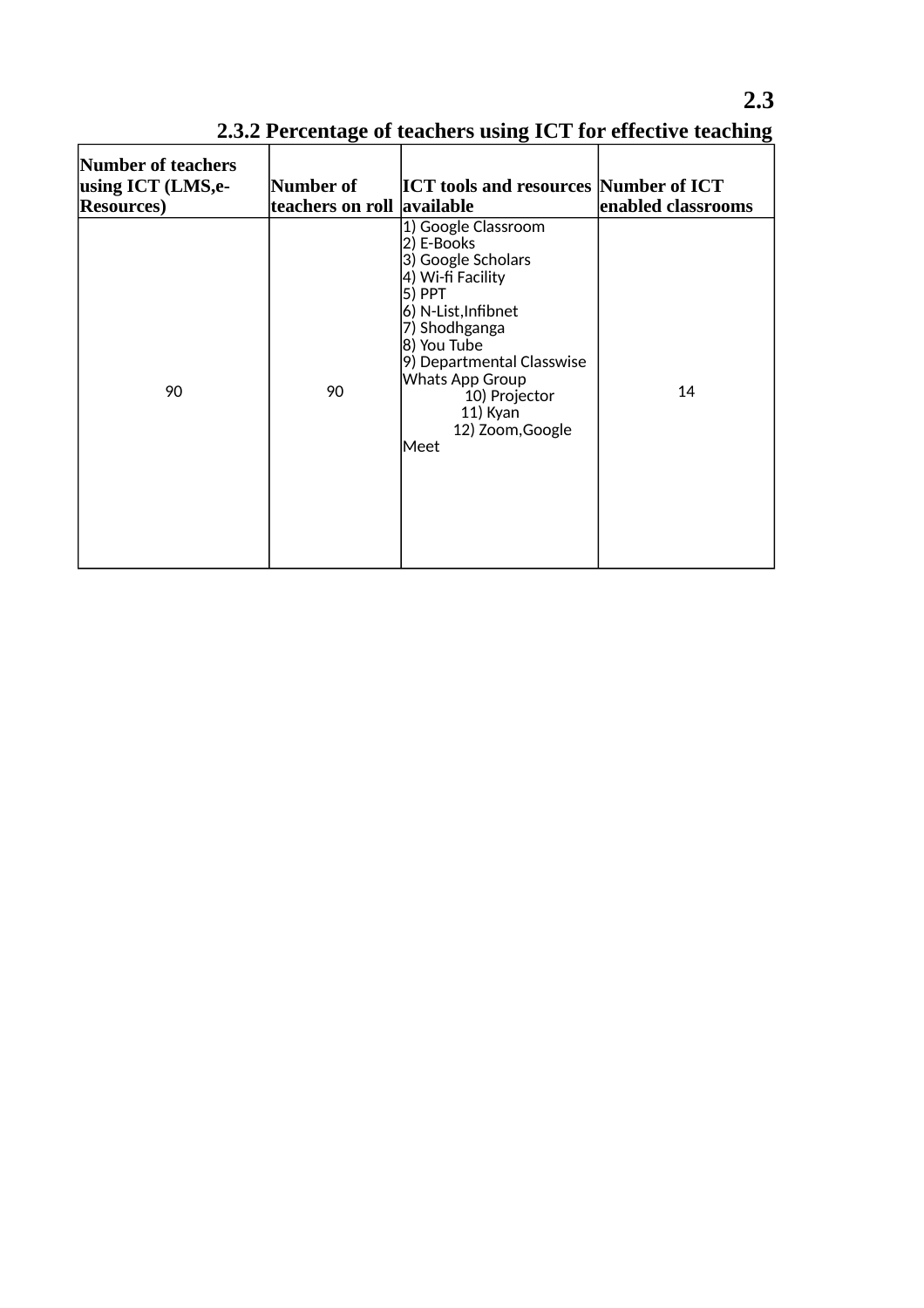# **2.3 Teaching Learning Provcess 2.3.2 Percentage of the Learning Management Systems (LMS)**

| Number of smart | E-resources and                                                                                                                                                                                                                                                                                                  |
|-----------------|------------------------------------------------------------------------------------------------------------------------------------------------------------------------------------------------------------------------------------------------------------------------------------------------------------------|
| classrooms      | techniques used                                                                                                                                                                                                                                                                                                  |
| ი               | 1) Google classroom,<br>2) Inflibnet, N-List<br>3) Youtube videos<br>4) Power point presentation<br>by teachers and students<br>using LCD projector and Kyan<br>5) E-content<br>developed by teachers<br>6) Wi-fi Facility<br>7) Shodh Ganga<br>8) Google Scholars<br>9) E Journals<br>10) Swamyam<br>11) Videos |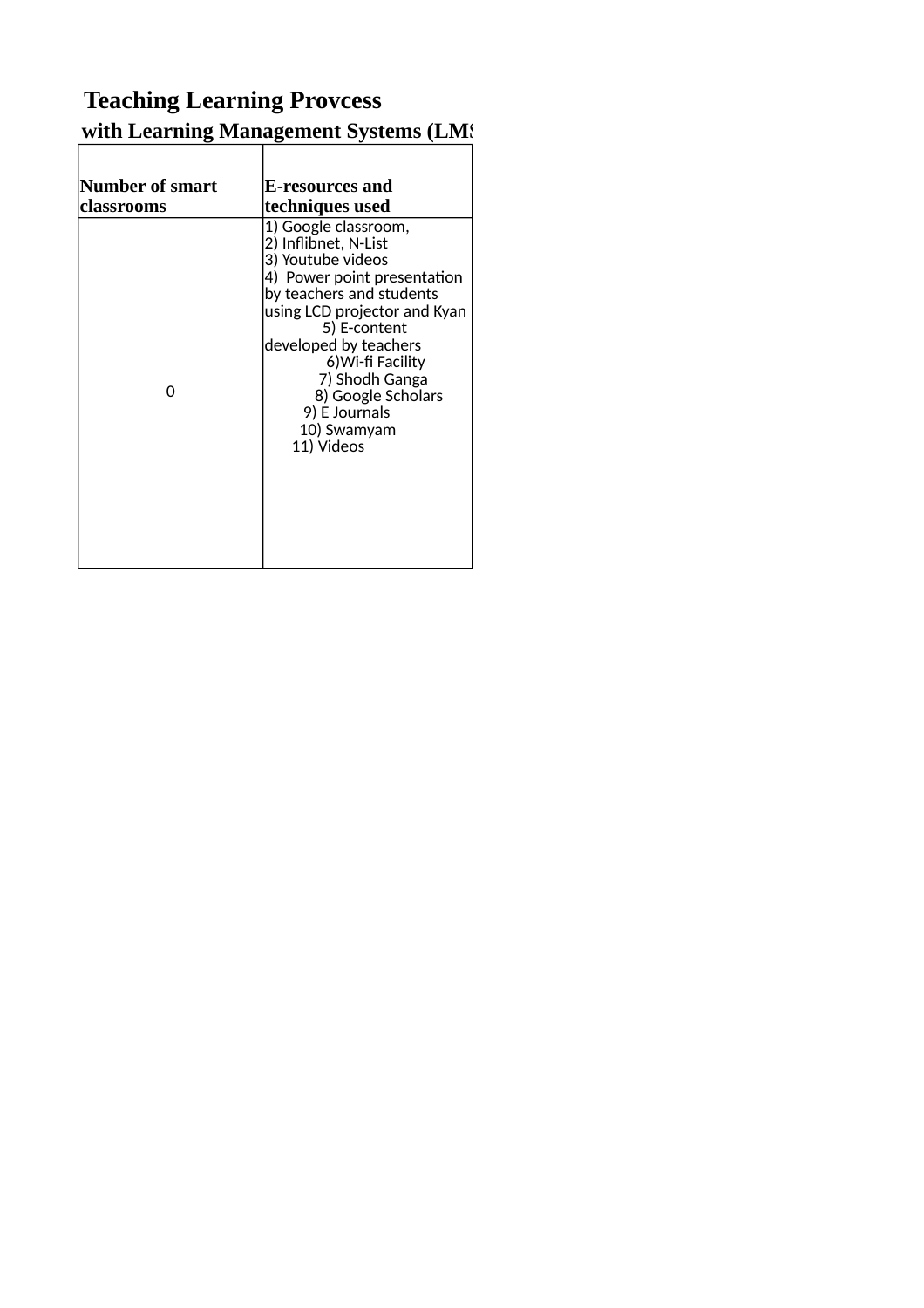#### **3), e-learning resources etc. (Current Year data)**

**Link of the relevant documents**

<https://nlist.inflibnet.ac.in/>

<https://lvh.sppulms.in/welcome/index.php>

<https://www.youtube.com/c/MGVsLokneteVyankatraoHirayCollegeNashik>

<https://delnet.in/>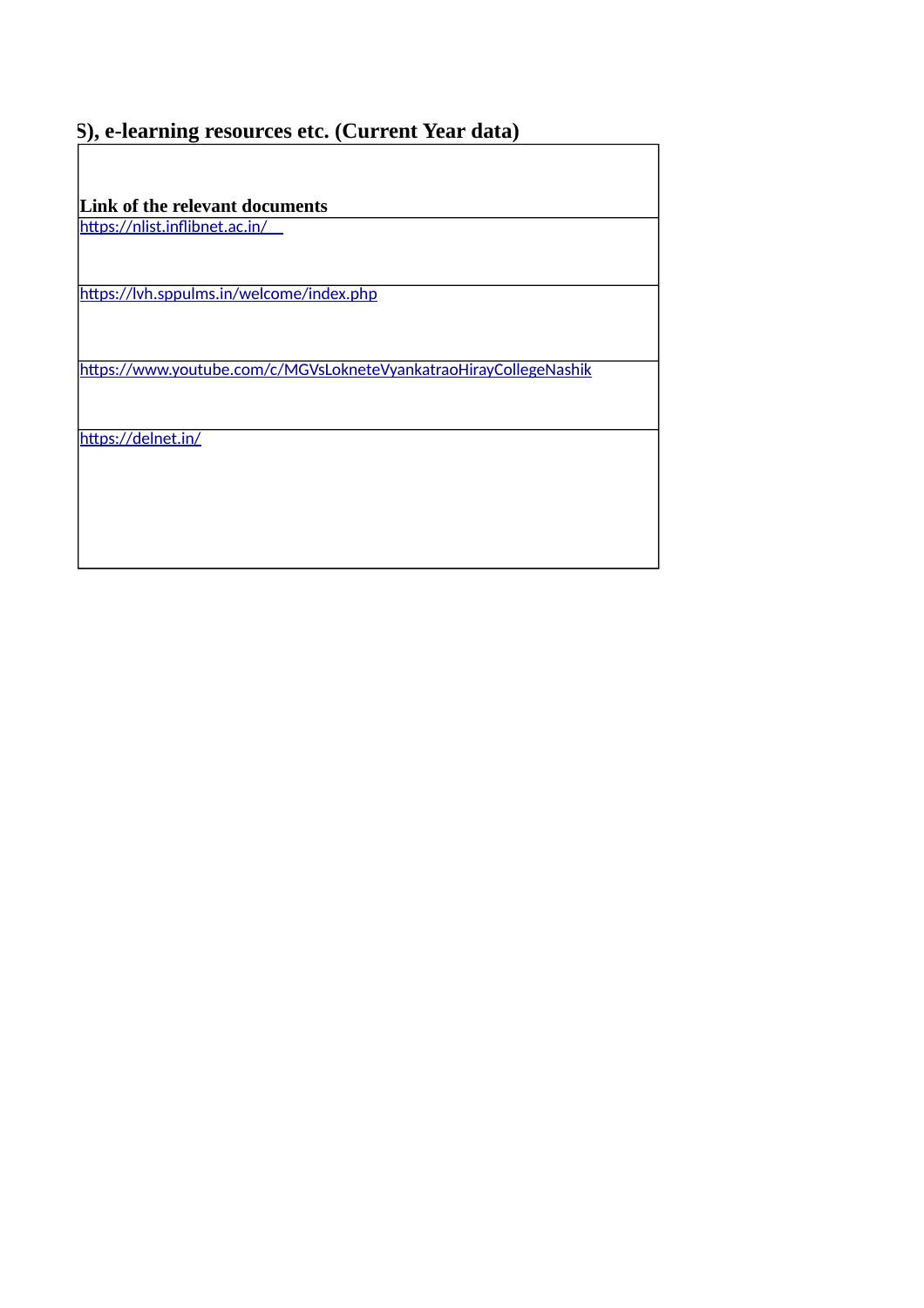# **2.3.2 Percentage of teaching**

| Sr.No.       | Name of department |
|--------------|--------------------|
|              |                    |
|              |                    |
|              |                    |
|              |                    |
| $\mathbf{1}$ | Chemistry          |
|              |                    |
|              |                    |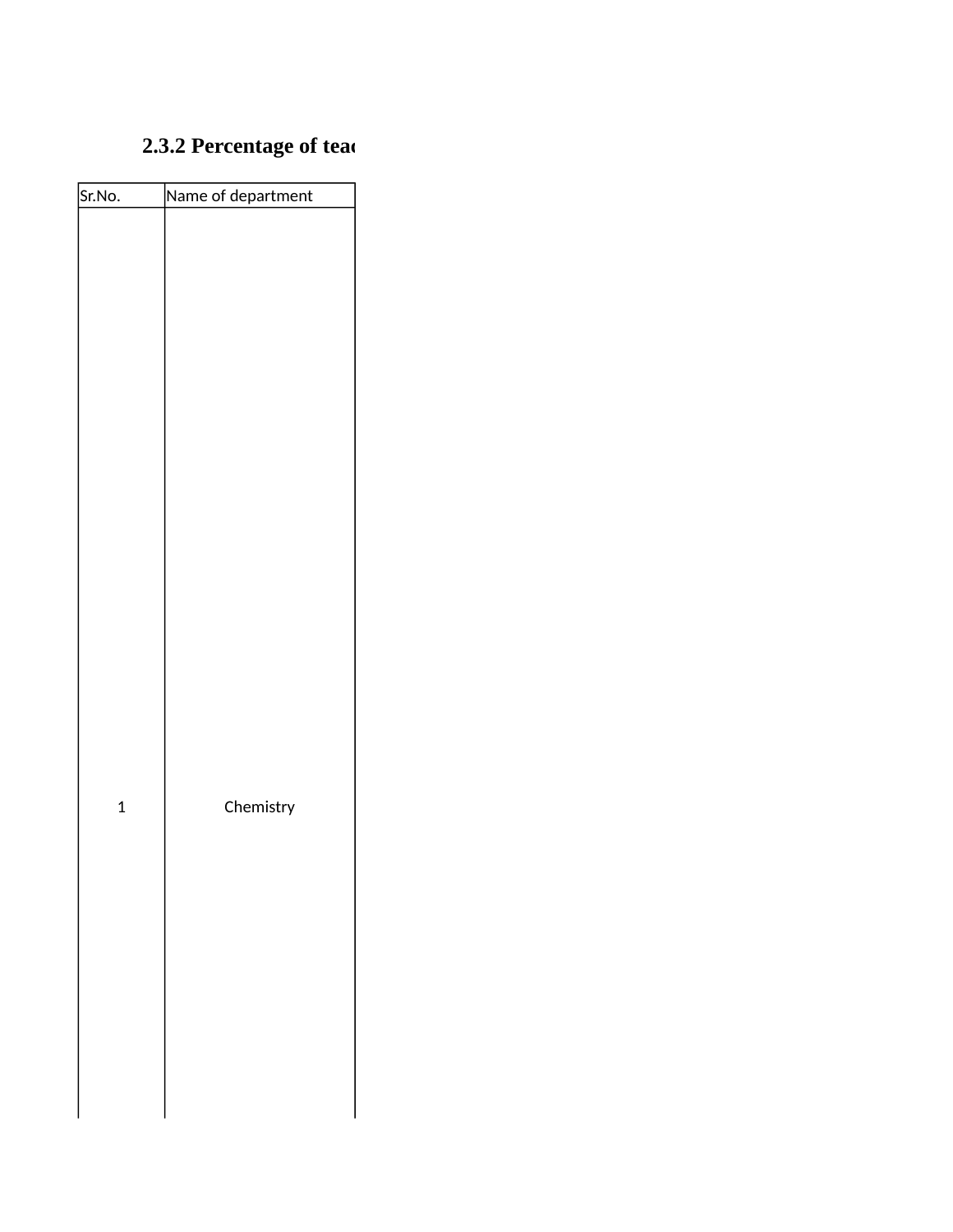| $\overline{\mathbf{c}}$ | Botany |
|-------------------------|--------|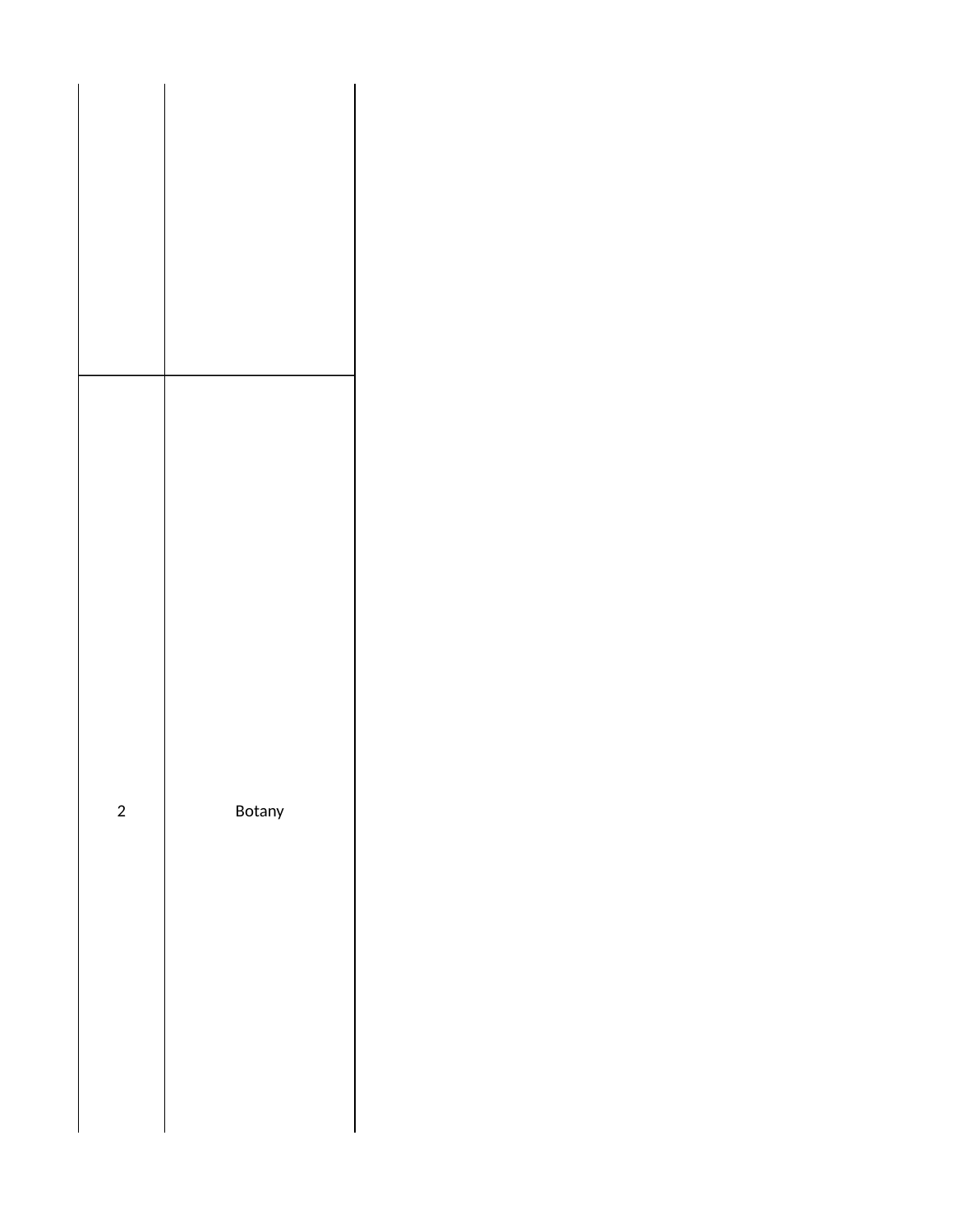| 3                        | Microbiology |
|--------------------------|--------------|
| $\overline{\mathcal{A}}$ | Physics      |
| 5                        | Math         |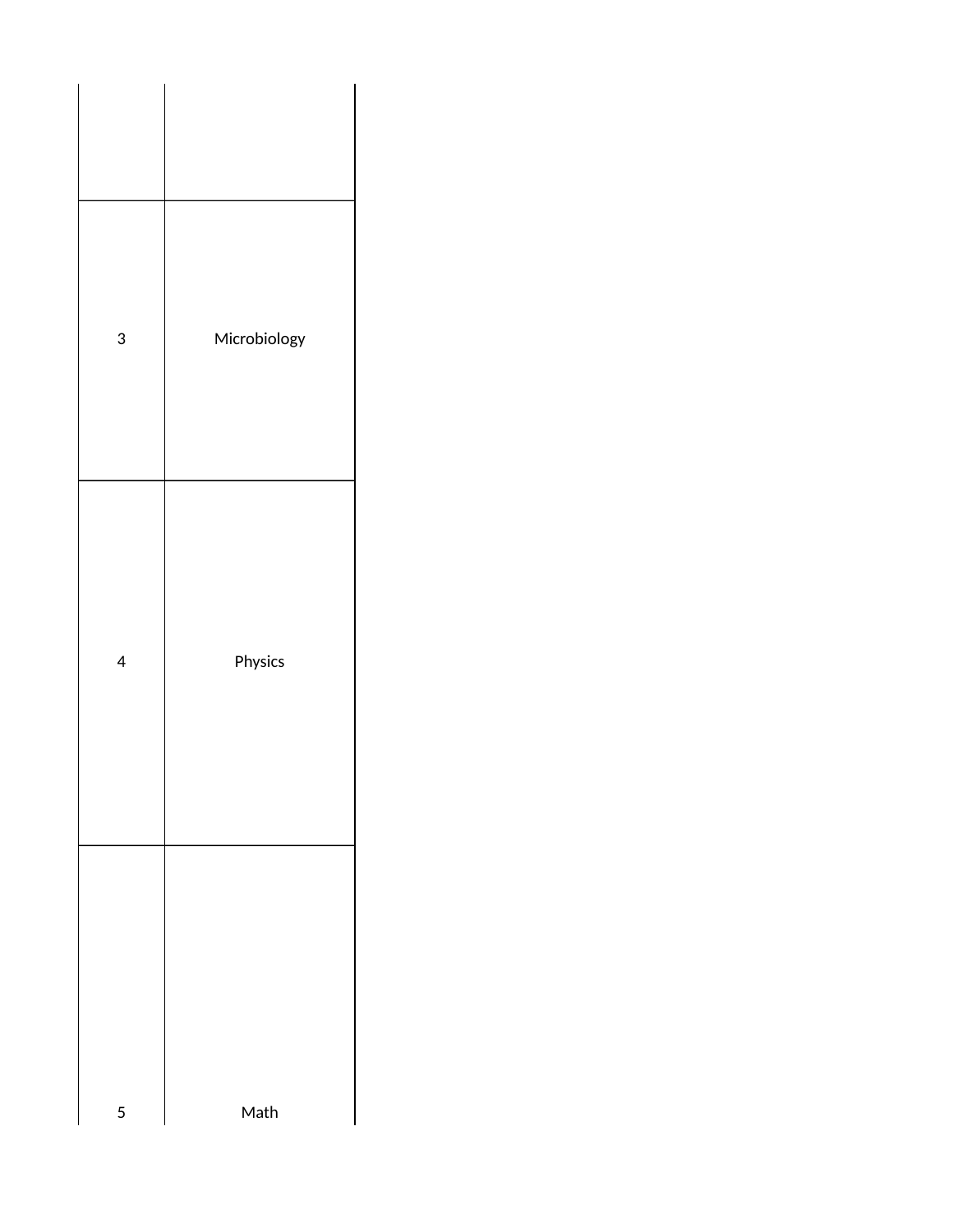| $\pmb{6}$ | Electronics |
|-----------|-------------|
| 7         | Zoology     |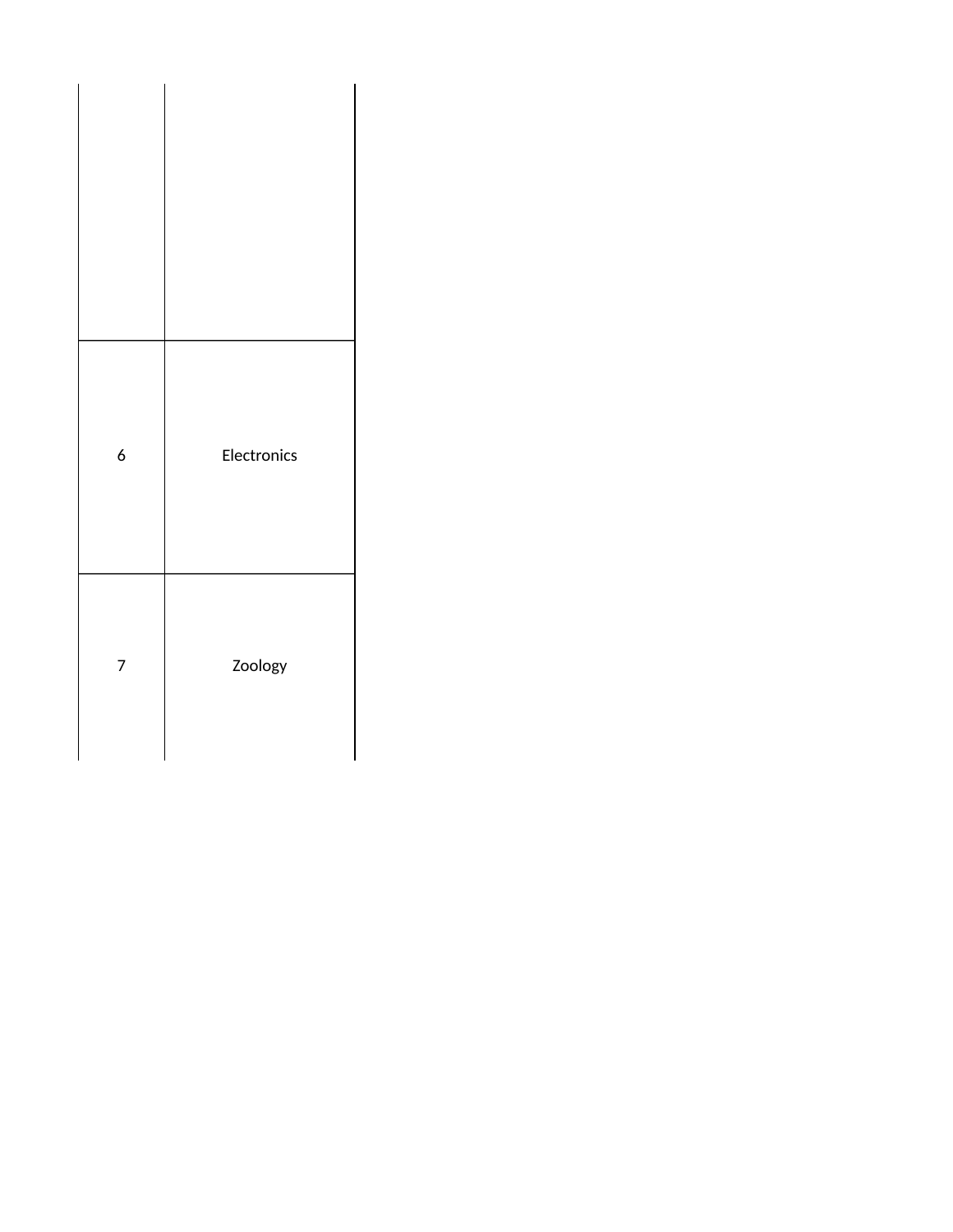# 2.3.2 Pers using ICT for effective teaching with Learning Management Systems (LMS), e-le

| Relevent link(2019-20)                                      |
|-------------------------------------------------------------|
| F.Y.B.Sc.                                                   |
| https://classroom.google.com/c/MTk3NTUxOTY3OTEw?cjc=l4sdr4w |
| F.Y.B.Sc.                                                   |
| https://chat.whatsapp.com/D2NeY3zhME47qGDn1DcKEj            |
| S.Y.B.Sc.                                                   |
| https://classroom.google.com/c/MTY0MDQ4MjQ0NjEw?cjc=2okj7cl |
| S.Y.B.Sc.                                                   |
| https://chat.whatsapp.com/GSrLxKdM34tE2KBLqB37we            |
| S.Y.B.Sc.                                                   |
| https://chat.whatsapp.com/CObZ66jRz75AJMGukiTLSP            |
| T.Y.B.Sc.                                                   |
| https://classroom.google.com/c/MTM5NjYxNDI5ODgw?cjc=dp2uhxe |
| T.Y.B.Sc.                                                   |
| https://chat.whatsapp.com/KgQEqSH6WeU2xKQtqDACrS            |
| M.Sc.I(physical Chemistry)                                  |
| https://classroom.google.com/c/MjQ4MTg1ODU4NDE4?cjc=sigxe4x |
| M.Sc.I(physical Chemistry)                                  |
| https://chat.whatsapp.com/CXeiElv2hUjHjgQ0S0BX1R            |
| M.Sc.-I CHA-190                                             |
| https://classroom.google.com/c/MzEzNjg0NjYzMzY3?cjc=cpf5qms |
| M.Sc.I CHA-190                                              |
| https://chat.whatsapp.com/Jrd1lGkb8Zf4zIxsN9XsrH            |
| M.Sc.II, Inorganic chemistry                                |
| https://classroom.google.com/c/NTEyNzU2Njc0NjJa?cjc=ihhlr6h |
| M.Sc.II, Inorganic chemistry                                |
| https://chat.whatsapp.com/J1e5Z2hr6sGKJDAaGq8bfr            |
| M.Sc.Organic Chemistry                                      |
| M.Sc.I Year                                                 |
| https://classroom.google.com/c/MjQ4MTg1ODU4NDE4?cjc=sigxe4x |
| MSC I Whats up group Link                                   |
| https://chat.whatsapp.com/Jrd1lGkb8Zf4zIxsN9XsrH            |
| M.Sc.I Year Organic Chemistry Practical                     |
| https://classroom.google.com/c/MjQ4MTg1ODU4NDE4?cjc=sigxe4x |
| M.Sc.II year                                                |
| https://classroom.google.com/c/OTAwMzI1ODcyMjJa?cjc=3vcweet |
| M.Sc.II Year whats up Group                                 |
| https://chat.whatsapp.com/EZR19p19I7cClJq46wkCkm            |
| You tube                                                    |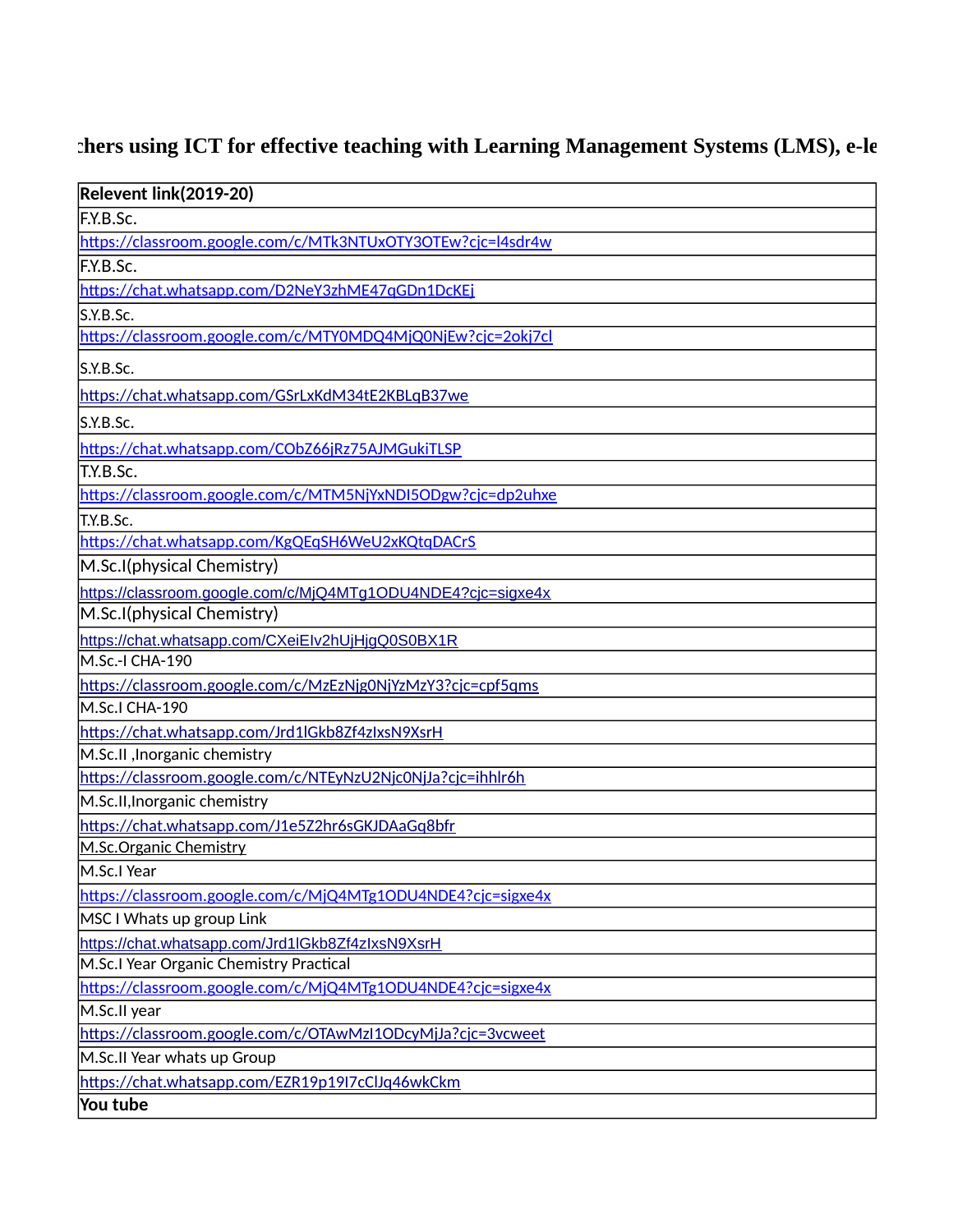1)https://www.youtube.com/c/SatishAhire/videos , 2)https://www.youtube.com/c/NutanSadgir/videos https://www.youtube.com/channel/UCEzLm1e0F75SQPnq2VT3TIg/videos https://www.youtube.com/channel/UCqZ7-eXOyo7\_5f-U\_htDnvQ/videos

Study material upladed on Unipune.ac.in

[http://studymaterial.unipune.ac.in:8080/jspui/simple-search?query=Pawar+T+B&sort\\_by=score&order=desc&rpp=](http://studymaterial.unipune.ac.in:8080/jspui/simple-search?query=Pawar+T+B&sort_by=score&order=desc&rpp=10&etal=0&filtername=author&filterquery=Pawar%2C+T+B&filtertype=equals)

studymaterial.unipune.ac.in:8080/jspui/handle/123456789/1/simple-search? query=sadgir&sort\_by=score&order=desc&rpp=10&filter\_field\_1=subject&filter\_type\_1=equals&filter\_value\_1=C hemistry&etal=0&filtername=author&filterquery=Sadgir%2C+N+V&filtertype=equals

F Y B.Sc.- Paper.1 (Theory & Practical.)

<https://classroom.google.com/c/MTg4Mjc4NDAwNDcy?cjc=k7sdc64>

F Y B.Sc.- Paper.2. (Theory & Practical.)

<https://classroom.google.com/c/MTUxMDk2OTIwODA1?cjc=3oa653l>

S Y B.Sc. -Paper.1. (Theory & Practical.)

<https://classroom.google.com/c/MTYwMjk1MzYyMTY3?cjc=lkdngjc>

S Y B.Sc.Paper 2 (Theory & Practical.)

<https://classroom.google.com/c/MTYyOTM4NzUxOTgy?cjc=3oxbmsa>

T Y B.Sc.Paper.1. (Theory & Practical.)

<https://classroom.google.com/c/MTg4Mjc5NzE5MDgx?cjc=xb53mos>

T Y B.Sc.Paper 2 (Theory & Practical.)

<https://classroom.google.com/c/MTU5MTU5MTIzNTQw?cjc=ed4djd3>

T Y B.Sc.- Paper 3 (Theory & Practical)

<https://classroom.google.com/c/MTYwODQ1MjIxMjM5?cjc=p2ok6pm>

T Y B.Sc – Paper 4 (Theory & Practical)

<https://classroom.google.com/c/MTU5NDgyNDg4Mzg3?cjc=g2j2rte>

T.Y.B.Sc.-Paper 5 (Theory & Practical)

<https://classroom.google.com/c/MTY3MjM5MTE5NjMx?cjc=urcg5ze>

M.Sc. I.- Paper 1 Practical

<https://classroom.google.com/c/MTg4Mjc5NzE5MjIy?cjc=oh35wjx>

M.Sc. I.- Paper 2 Practical

https://classroom.google.com/c/MTUxMjc1NjA3NDgx?cjc=kuudz7r

M.Sc.I – Paper 4 (Theory & Practical)

<https://classroom.google.com/c/MjQzMTM3NDg4Nzky?cjc=zfox4gi>

M.Sc. I – Paper 1 (Theory)

<https://classroom.google.com/c/MjE1NTMxOTg2ODY5?cjc=jne7ok7>

M.Sc.I - Paper 2 (Theory)

<https://classroom.google.com/c/MjQzMjM1MTE4MjE3?cjc=aut6zvh>

M.Sc. II – Paper 1 (Theory & Practical)

<https://classroom.google.com/c/NjkzMDYwNjE0MjRa?cjc=z3a4zs4>

M.Sc. II – Paper 2 (Theory & Practical)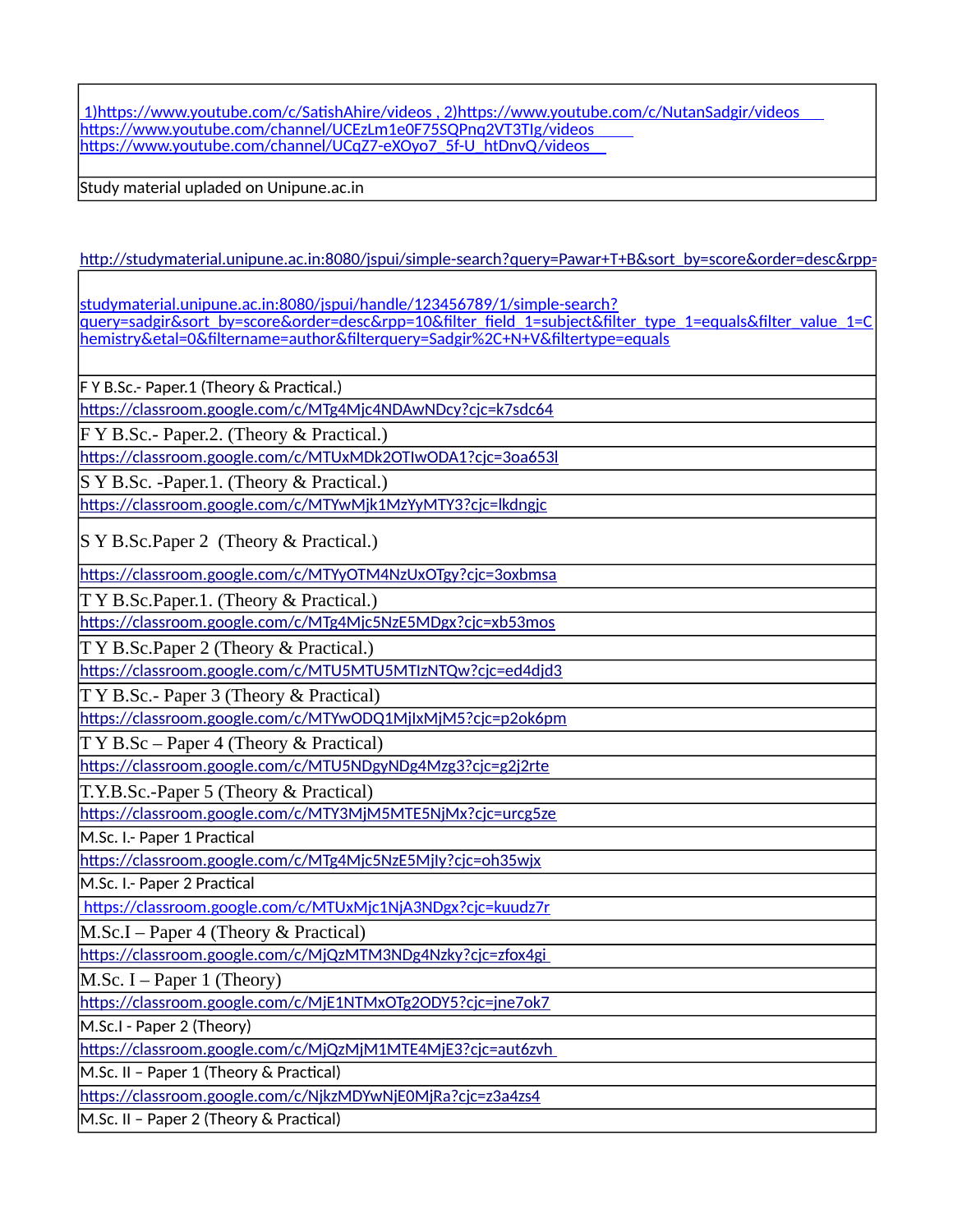| https://classroom.google.com/c/NjkzMDYwNjE0MjRa?cjc=z3a4zs4 |
|-------------------------------------------------------------|
| M.Sc.2. - Paper 3 (Theory & Practical)                      |
| https://classroom.google.com/c/MTQ2MDEzNzU2MTgx?cjc=i6dcale |
| M.Sc. II - Paper 4 (Theory & Practical)                     |
| https://classroom.google.com/c/MTU5NDgyNDg4Mzg3?cjc=g2j2rte |
| F.Y.B.Sc.paper I                                            |
| https://classroom.google.com/c/MzEyNDY2NTY2Mjgw?cjc=elneqrh |
| F.Y.B.Sc.Paper II                                           |
| https://classroom.google.com/c/MzEyNTAxMTgwOTQ3?cjc=dxnnleu |
| F.Y.B.Sc.Whats up Group                                     |
| https://chat.whatsapp.com/KwlcmxwFaEJ1rwIGAqsnvq            |
| S.Y.B.Sc.Paper I                                            |
| https://classroom.google.com/c/MzEyNTU0MzU4OTg0?cjc=v2apd5o |
| S.Y.B.Sc.Paper-II                                           |
| https://classroom.google.com/c/MzEyNTYyNjY1MjI0?cjc=im4vio6 |
| S.Y.B.Sc.Whats up Group                                     |
| https://chat.whatsapp.com/GyKtVMBEdPhEej8fZ0kyZE            |
| <b>FYBSC</b>                                                |
| https://chat.whatsapp.com/G5bEz0wj0143osq6rpnMYz            |
| <b>FYBSC</b>                                                |
| https://classroom.google.com/c/MTI1OTQzODk0NDU0?cjc=iwcgptc |
| <b>SYBSC</b>                                                |
| https://chat.whatsapp.com/JvaSInv4WNcJwEIjcfrsfz            |
| <b>SYBSC</b>                                                |
| https://classroom.google.com/c/NjgyNDQ3NDEwMTVa?cjc=wjx6tqa |
| <b>SYBSC</b>                                                |
| https://classroom.google.com/c/MzQ3ODExMzMxMDEw?cjc=zpavvlt |
| <b>TYBSC</b>                                                |
| https://chat.whatsapp.com/L3o4qQgMOf5I0xFudXoU4m            |
| <b>TYBSC</b>                                                |
| https://classroom.google.com/c/MzQyOTU1NDc0MjE2?cjc=j2d4fwc |
| https://classroom.google.com/c/NjgyNDYwMTIwOTJa?cjc=gomopnk |
| You tube                                                    |
| https://youtube.com/channel/UCkuPD7gCosWwU4vsFQSyCCQ        |
| F.Y.B.Com Division A                                        |
| https://chat.whatsapp.com/BKaTifFKJclHnoVCn18r5c            |
| <b>F.B.Com Division B</b>                                   |
| https://chat.whatsapp.com/Kzpuj4jXVzCLBVVhS2syYr            |
| <b>F.Y.B.Com Division C</b>                                 |
| https://chat.whatsapp.com/JP9kk4vSR3n5JMUvEJ4kFG            |
| F.Y.B.Sc                                                    |
| https://classroom.google.com/c/MTg4MDIzODYyNzgx?cjc=mcocgk7 |
| https://chat.whatsapp.com/CrnUGzD6qSI8QIdUPRFHO7            |
| S.Y.B.Sc                                                    |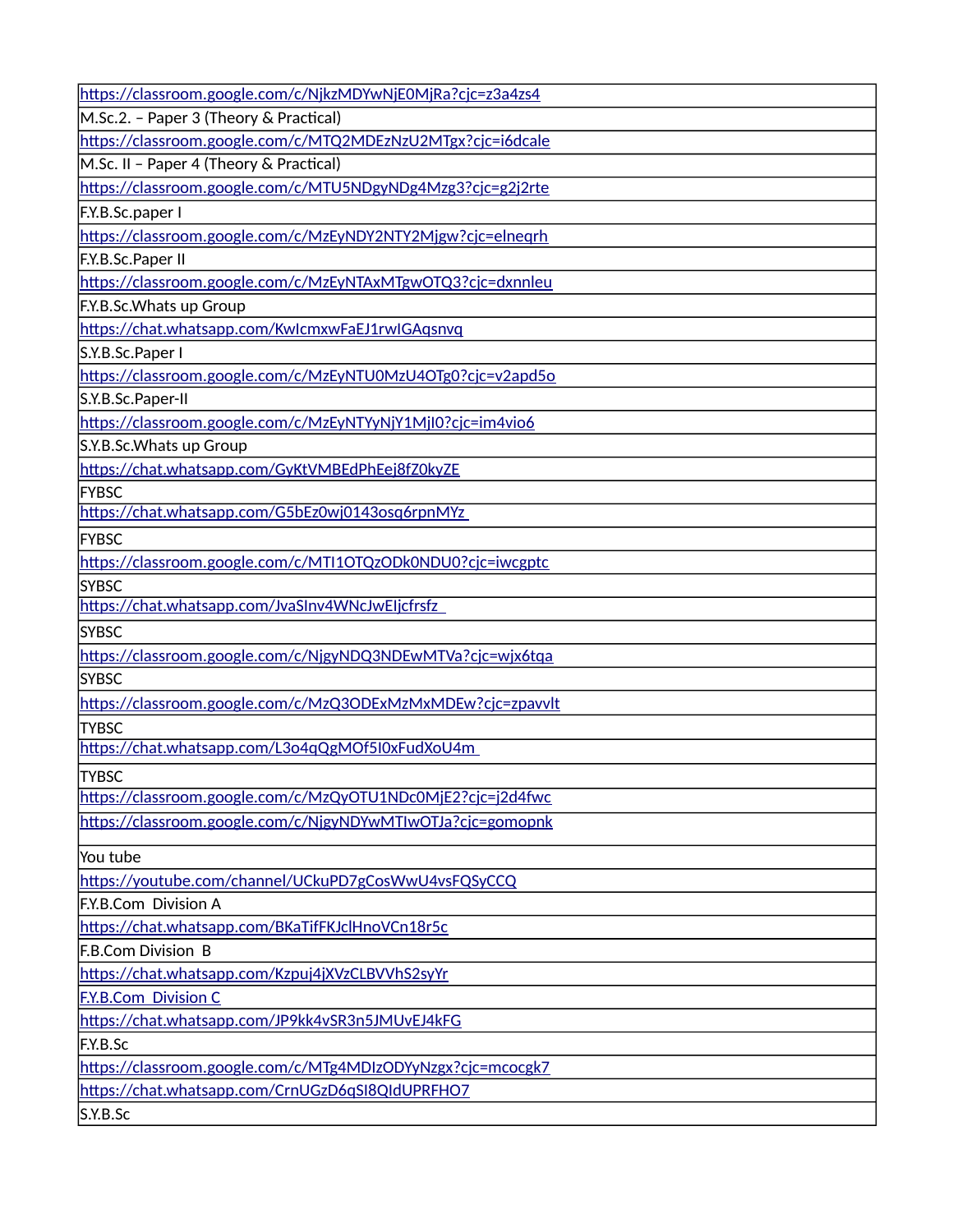| https://classroom.google.com/c/MTkwOTE3NDgzMjA2?cjc=j76qcj5                         |
|-------------------------------------------------------------------------------------|
| https://chat.whatsapp.com/JOsftupa56b4WqQWQnZZLV                                    |
| T.Y.B.Sc                                                                            |
| https://classroom.google.com/c/MTg3NjM0NjE5NjI0?cjc=6leytkt                         |
| https://chat.whatsapp.com/L1MRF5Q9f8FJ86YY5zqewt                                    |
| M.Sc .I Year                                                                        |
| https://classroom.google.com/c/NTc4MjgxOTQ4Njda?cjc=wzmdkp3                         |
| https://chat.whatsapp.com/LOgZ0K2xT9v07HtpPipDUf                                    |
| M.Sc.II Year                                                                        |
| https://classroom.google.com/c/NTUwNTg4MTI1NjJa?cjc=hxrmbnr                         |
| https://chat.whatsapp.com/FqlfuErGtDPDdCAKjxiZoT                                    |
| F.Y.B.Sc                                                                            |
| https://chat.whatsapp.com/Ci0DyAWjKtRCHq5wJXVDDQ                                    |
| S.Y.B.Sc                                                                            |
| https://chat.whatsapp.com/C7sH5emnUMpC21htyHx7un                                    |
| T.Y.B.Sc                                                                            |
| https://chat.whatsapp.com/FluWMKVC12IDtAyhBhkn8G                                    |
| M.Sc.I                                                                              |
| https://chat.whatsapp.com/B7CtTOITumEEeaWUUNDB2m                                    |
| M.Sc.II                                                                             |
| https://chat.whatsapp.com/FeDaF3RWwHe0uQUz4Z7Y1W                                    |
| M. Sc. II ZOUT 232                                                                  |
| https://drive.google.com/file/d/1cQ5SyPEHmC84NN/VyEWmPpp1yPMk5WDbP/view?usp-sharing |

https://drive.google.com/file/d/1cO5SxBEHmG84NVYyEWmBnp1xBMk5WDhB/view?usp=sharing https://drive.google.com/file/d/1Xcrbf1\_HixWNwFZYPApF7yROBMaQyYOr/view?usp=sharing

M. Sc. II ZOUT 233

https://drive.google.com/file/d/1vJv\_riYI3t5\_xJTd6KJ8y-k7Y85h8Gwp/view?usp=sharing

M. Sc. I

[https://drive.google.com/drive/folders/1Wk4JuqMySkb7QtmYoXw\\_rVUZtTXKM3yP?usp=sharing](https://drive.google.com/drive/folders/1Wk4JuqMySkb7QtmYoXw_rVUZtTXKM3yP?usp=sharing) <https://drive.google.com/drive/folders/19ipgZ1yj0ItBSCCYuEV2wjlRiAhIdkFG?usp=sharing>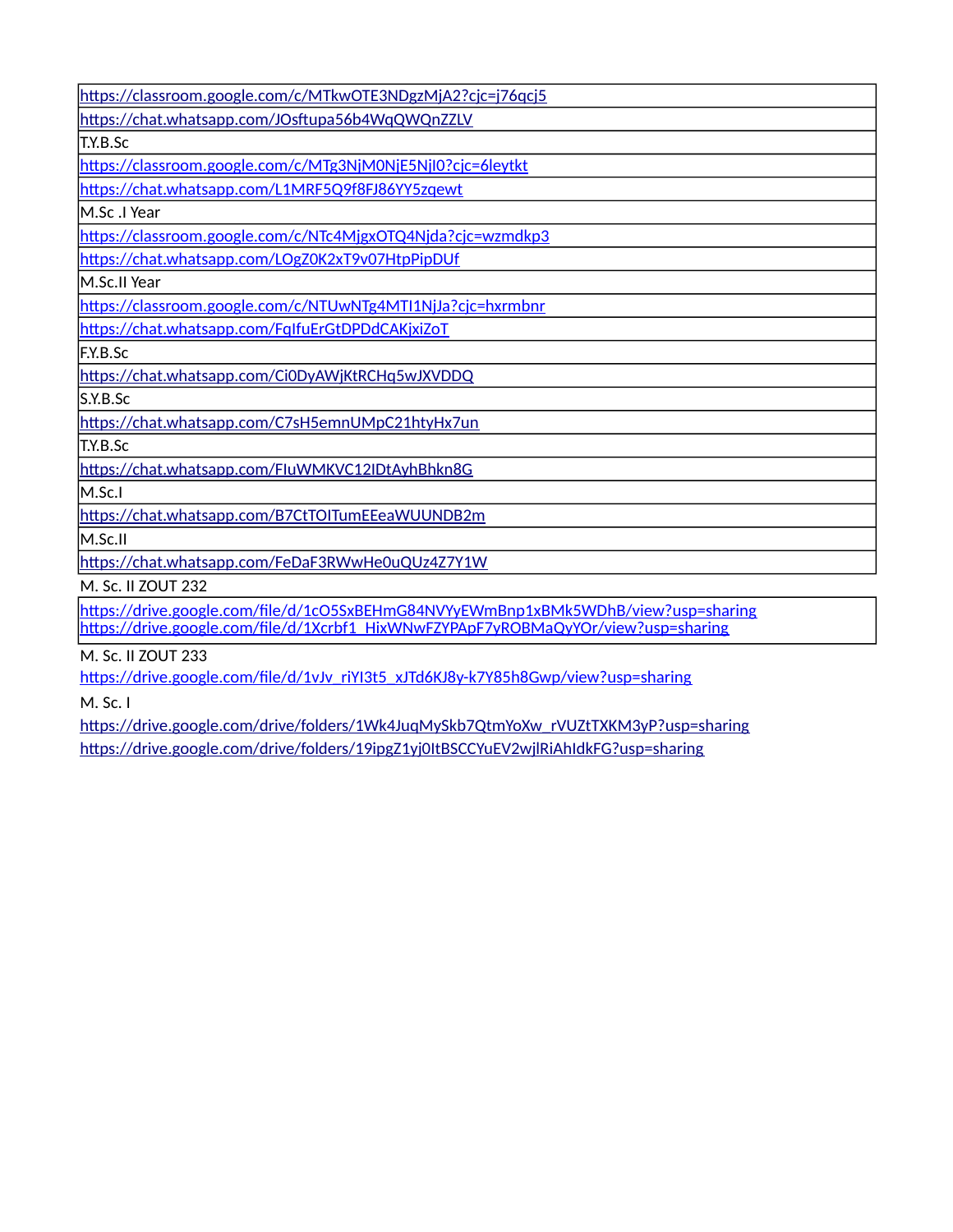.2 **arning resources etc.**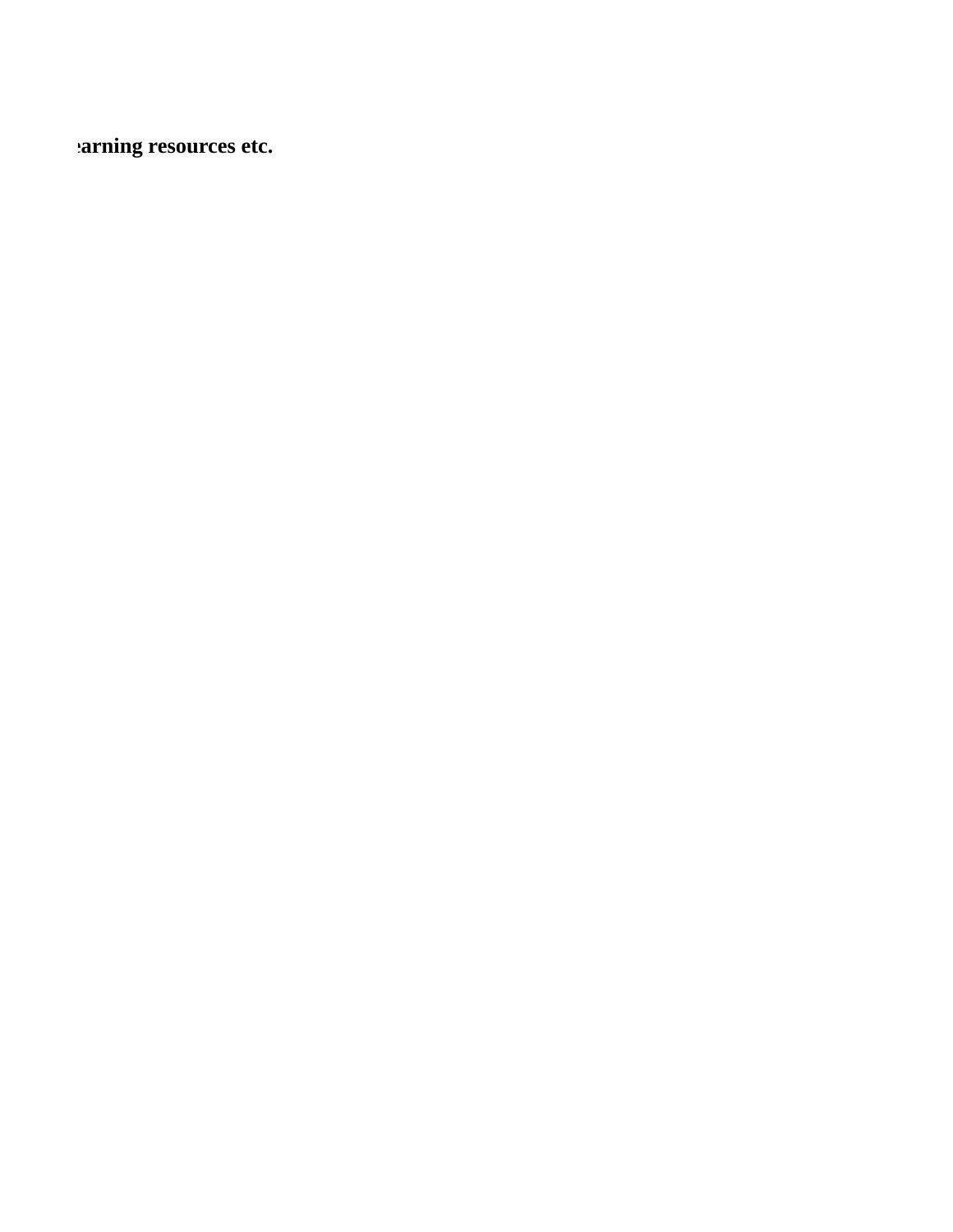### **2.3.2 Percentage of teachers us**

| Sr.No.       | Name of department |  |
|--------------|--------------------|--|
|              |                    |  |
| $\mathbf{1}$ | Psychology         |  |
|              |                    |  |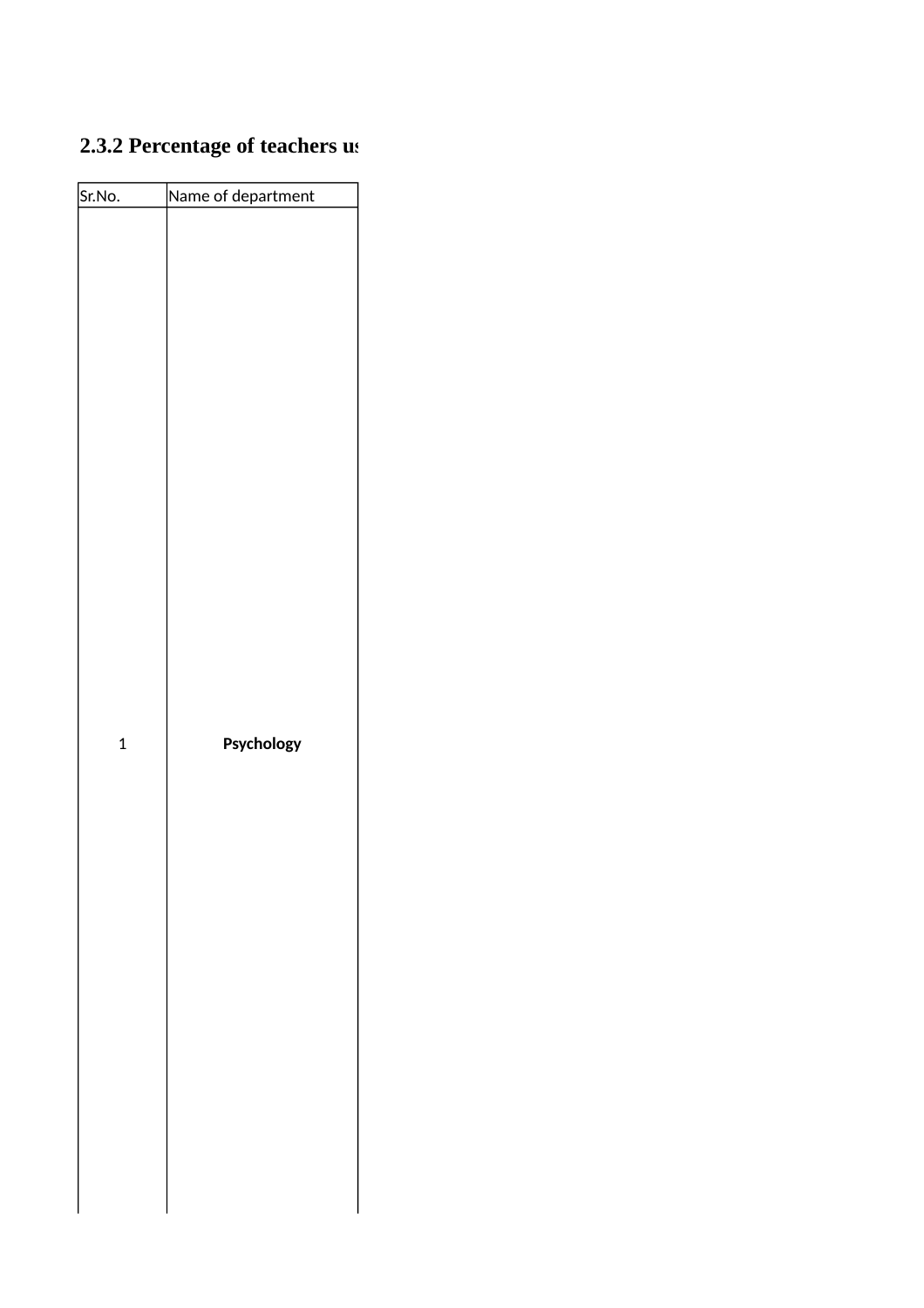| $\overline{\mathbf{c}}$ | English |
|-------------------------|---------|
|                         |         |
|                         |         |
|                         |         |
|                         |         |
|                         |         |
|                         |         |
|                         |         |
|                         |         |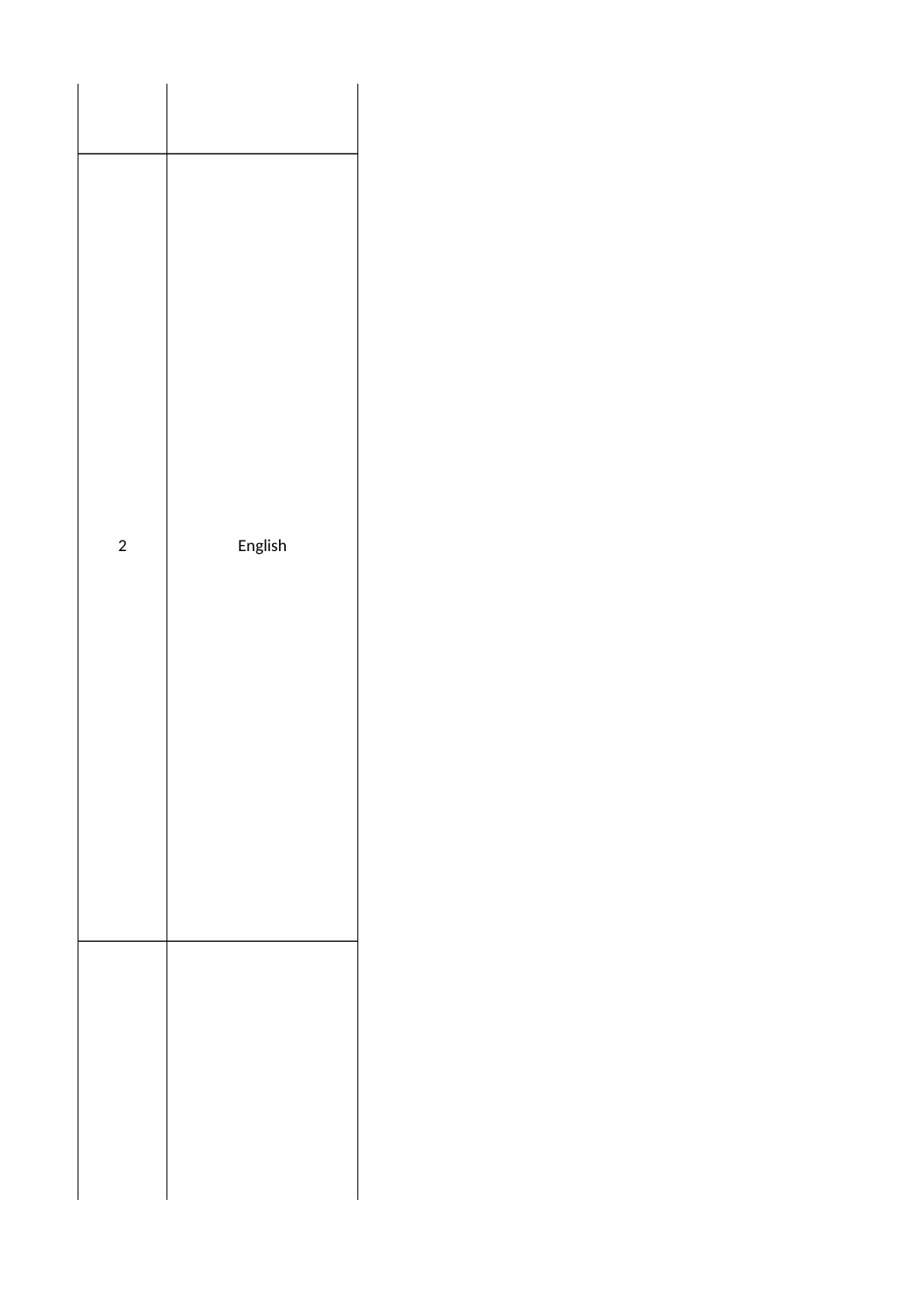| 3 | Marathi  |
|---|----------|
|   |          |
|   |          |
|   |          |
|   |          |
| 4 | Politics |
|   |          |
|   |          |
|   |          |
| 5 | History  |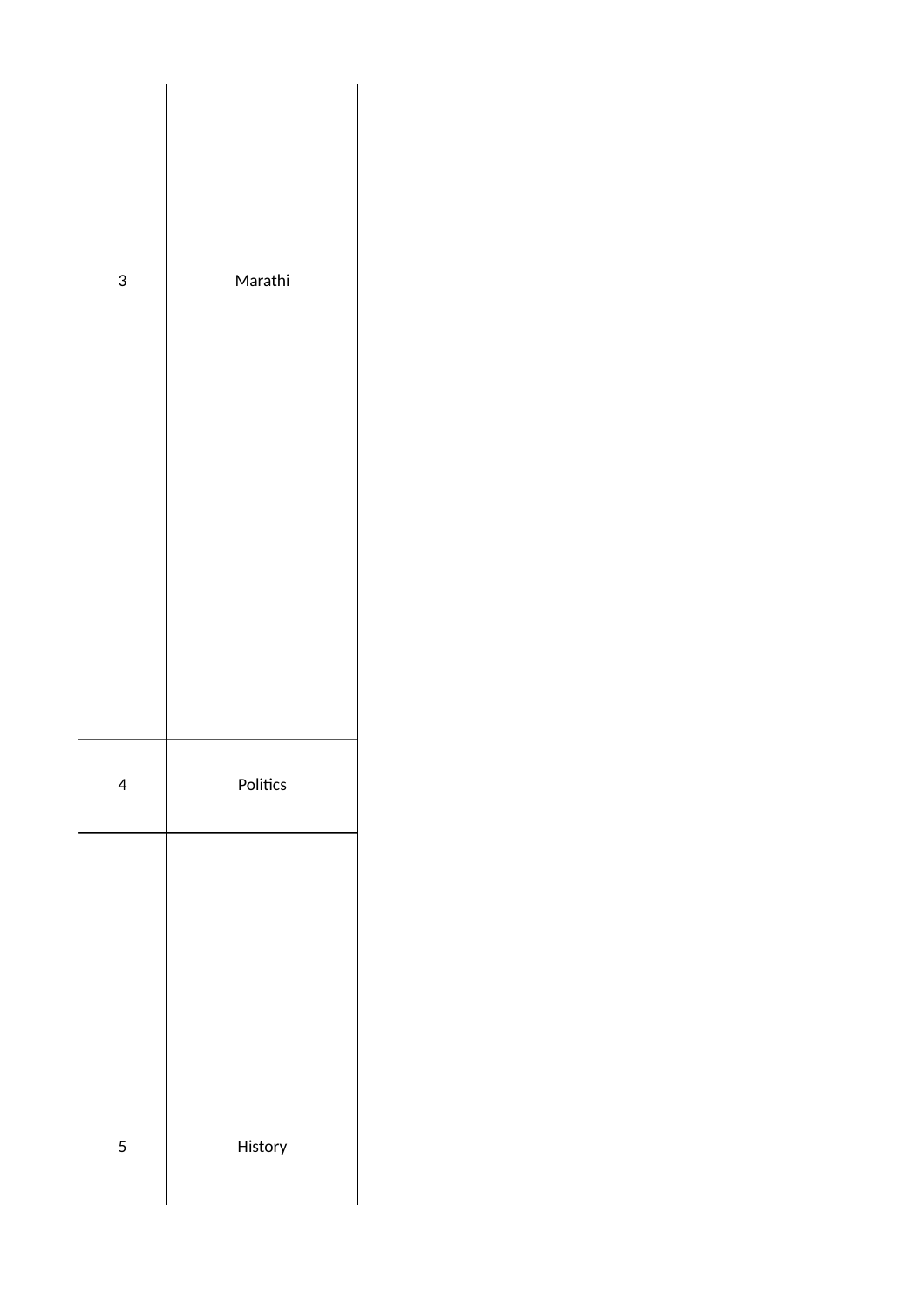| $\boldsymbol{6}$ | Geography |  |
|------------------|-----------|--|
| $\boldsymbol{7}$ | Economics |  |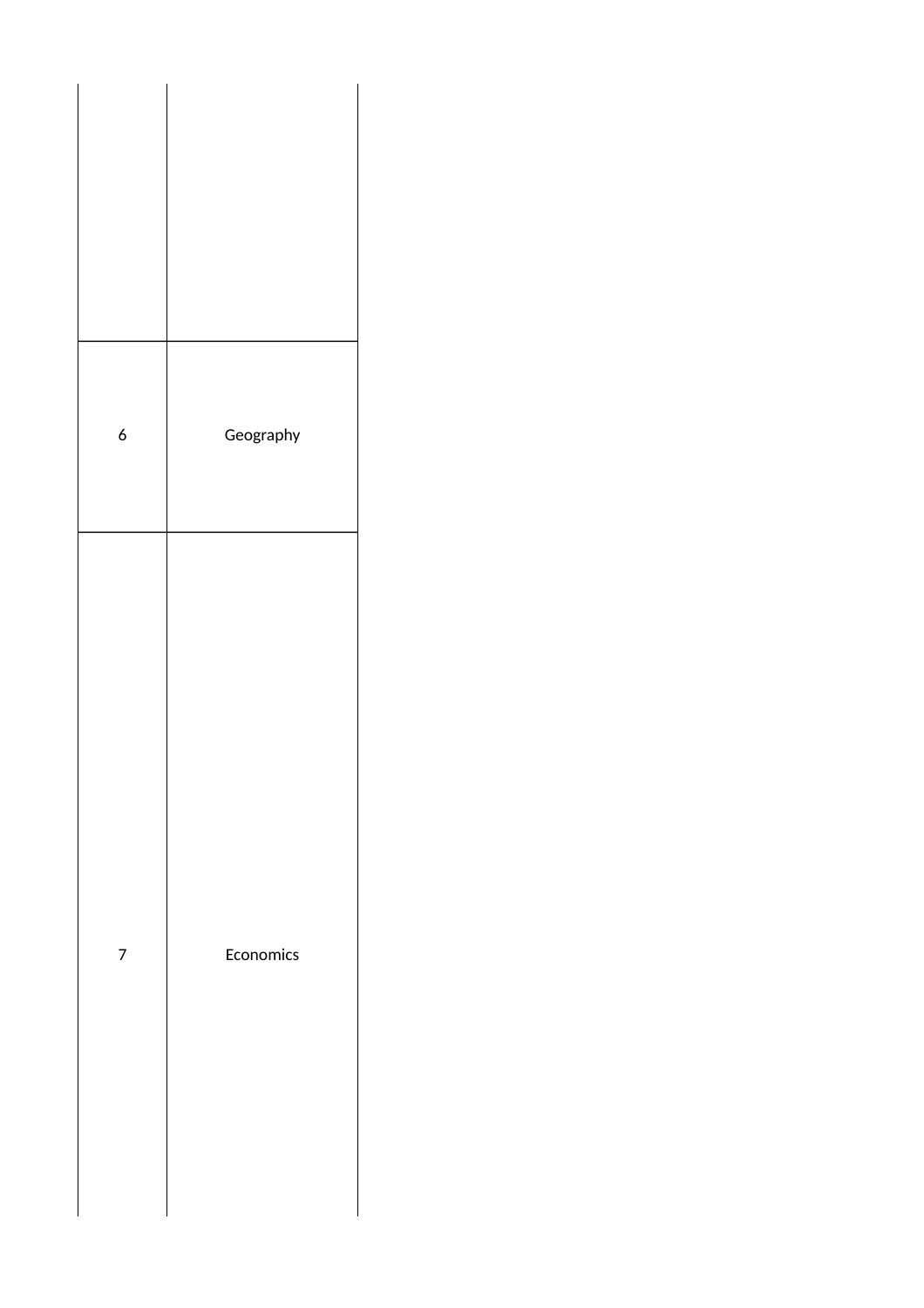| 8 | Commerce |
|---|----------|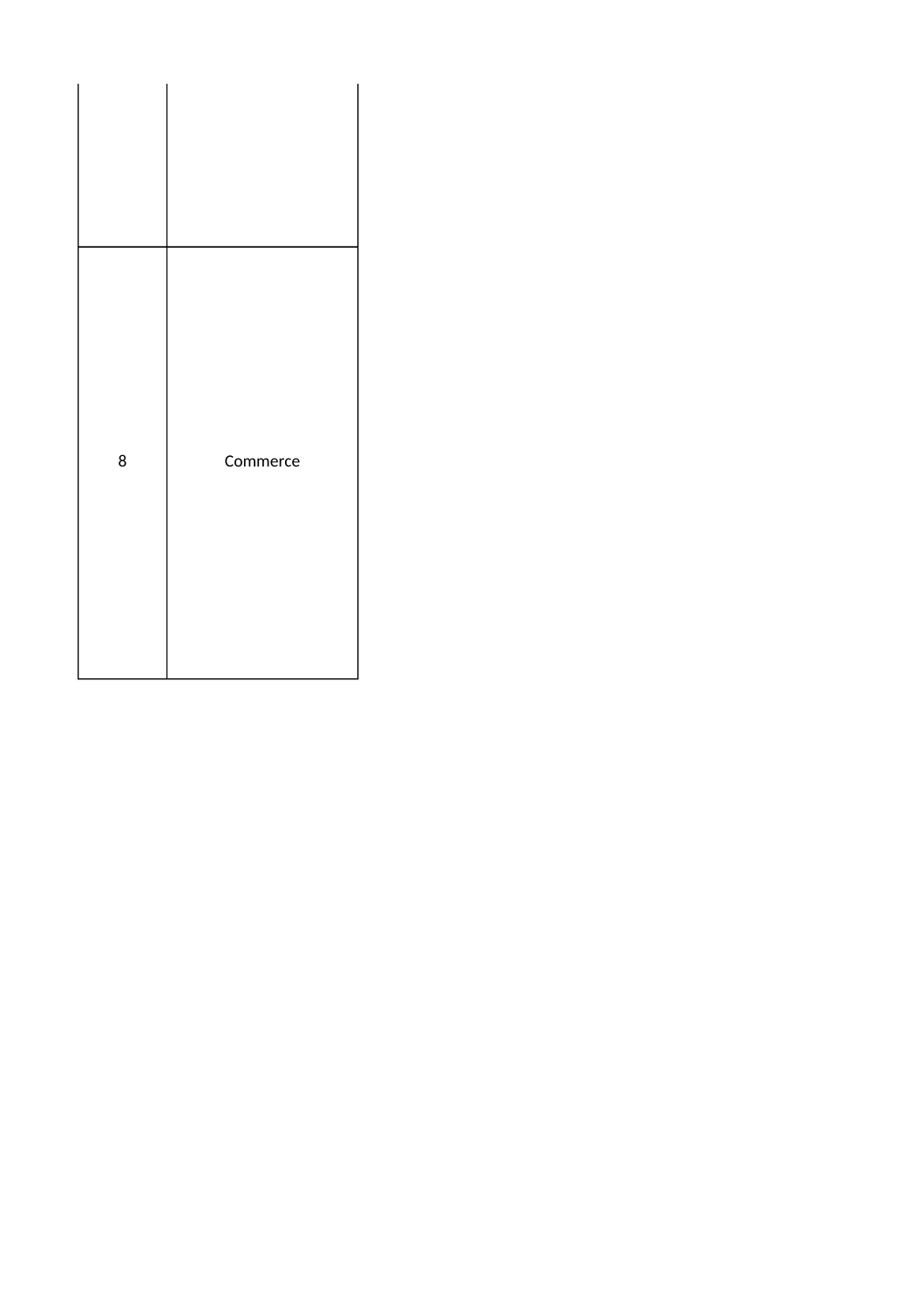#### $2.3$  aing ICT for effective teaching with Learning Management Systems (LMS), e-learning

| <b>Relevent link(2019-20)</b>                                                        |
|--------------------------------------------------------------------------------------|
| <b>MAI</b>                                                                           |
| https://chat.whatsapp.com/CMISPuyOZM62rM1omAJpAD                                     |
| https://drive.google.com/file/d/1WOs9c-bEFAnfaNjppXAfcIxH7ZrOeeZj/view?usp=drivesdk  |
| https://drive.google.com/file/d/1T2rzezB0113yhh1lNzJIRFJOIQFf2ujd/view?usp=drivesdk  |
| https://drive.google.com/file/d/1T3WrjFleDnTApAFQnDKOeNyrQz52ZGf4/view?usp=drivesdk  |
| https://drive.google.com/file/d/1Soyobvyhhi7vadKAoxzClilxX8XJGodl/view?usp=drivesdk  |
| https://drive.google.com/file/d/1U0GIGK5NueZCQ6-hm7OqOx5FZfn9fxVr/view?usp=drivesdk  |
| https://drive.google.com/file/d/1U5-wLeqwYCwZ3NHuJWAKbXHhgPVxGiD2/view?usp=drivesdk  |
|                                                                                      |
|                                                                                      |
| https://drive.google.com/file/d/1TzE5ettWJFMb2nM7E-Hj9ZyhZhYcGBvc/view?usp=drivesdk  |
| https://drive.google.com/file/d/1TuBxY9w3D9VkG7H8RaWBAp5Ye9i7sUP7/view?usp=drivesdk  |
| https://drive.google.com/file/d/1TssgBYSFrVBjGn-ZKkMjcdpmnOuAKEr-/view?usp=drivesdk  |
| https://drive.google.com/file/d/1To-x6tlFOVStgaXwC2_NOe9mIMaz9tw5/view?usp=drivesdk  |
| https://drive.google.com/file/d/1TfU8PaRVGMccaTck31037VRutLgdbmel/view?usp=drivesdk  |
| https://drive.google.com/file/d/1Tfl8ubXT-rg3zePbsGafkzKb28lecff5/view?usp=drivesdk  |
| https://drive.google.com/file/d/1Tf35IZ5YbxEyqJTQv8ZgiPD6M-s4APS6/view?usp=drivesdk  |
| https://drive.google.com/file/d/1TuX7nXW5ddeQMN74cfjsGtOvougfX6T4/view?usp=drivesdk  |
| https://drive.google.com/folderview?id=1Julj8uWCDfnlKz1Pa CcFfvfqSVe2krg             |
| <b>MAII</b>                                                                          |
| https://chat.whatsapp.com/BbQqsbMiS058h2mYMvQvvJ                                     |
| https://drive.google.com/drive/folders/1ilSY6QcS8zHoFemutzLt0OTZflEEmM1P?usp=sharing |
| https://drive.google.com/drive/folders/15kUF9POO4mJvwj1PiPY_XuTP8o8_4f-r?usp=sharing |
| <b>TYBSc</b>                                                                         |
| https://chat.whatsapp.com/KUVsm9WCaWDHumKV0YPGVV                                     |
| https://drive.google.com/file/d/1ldJ4SA2IAyCGi-ZF8HW9jptBoltw-OwT/view?usp=drivesdk  |
| https://drive.google.com/file/d/1h9i2WDTT0RHb GWkzKaX1BCj7omgPVG8/view?usp=sharing   |
| https://drive.google.com/file/d/1Ax8ANv30_Dz2kQMsZ19RSIDf0VohpU19/view?usp=sharing   |
| https://drive.google.com/file/d/1xJCTJHh5XJiOYskEGstNUh3KL7Rkv_12/view?usp=sharing   |
| <b>TYBA</b>                                                                          |
| https://drive.google.com/file/d/1WOs9c-bEFAnfaNjppXAfcIxH7ZrOeeZj/view?usp=drivesdk  |
| https://drive.google.com/file/d/1T2rzezB0113yhh1lNzJIRFJOIQFf2ujd/view?usp=drivesdk  |
| https://drive.google.com/file/d/1WO08p_yJ-RroMfk0OFrQayJg5Mb2TC46/view?usp=drivesdk  |
| <b>FYBSC</b>                                                                         |
| https://drive.google.com/file/d/18I0jCVTnt1plPsPLy8ik41x6D-0FPXBJ/view?usp=sharing   |
| https://drive.google.com/drive/folders/1cK7vYEwHa1U-Pf0hPunm0buOwYeYavnk?usp=sharing |
| <b>FYBA</b>                                                                          |
| https://drive.google.com/file/d/1LZDqWS1_twc6n5PAJD2Jp-TqDY1rmYB8/view?usp=sharing   |
|                                                                                      |
| <b>SYBSC</b>                                                                         |
| https://drive.google.com/drive/folders/1W7NCGqA4scSJgpDAkIYpFggnySOv7cU9?usp=sharing |
| <b>SYBA</b>                                                                          |
| https://drive.google.com/drive/folders/1h5Fy0NDRGVDN-Jei2UylYYeGnEHnUmqk?usp=sharing |

**PG Diploma in Industrial Psychology**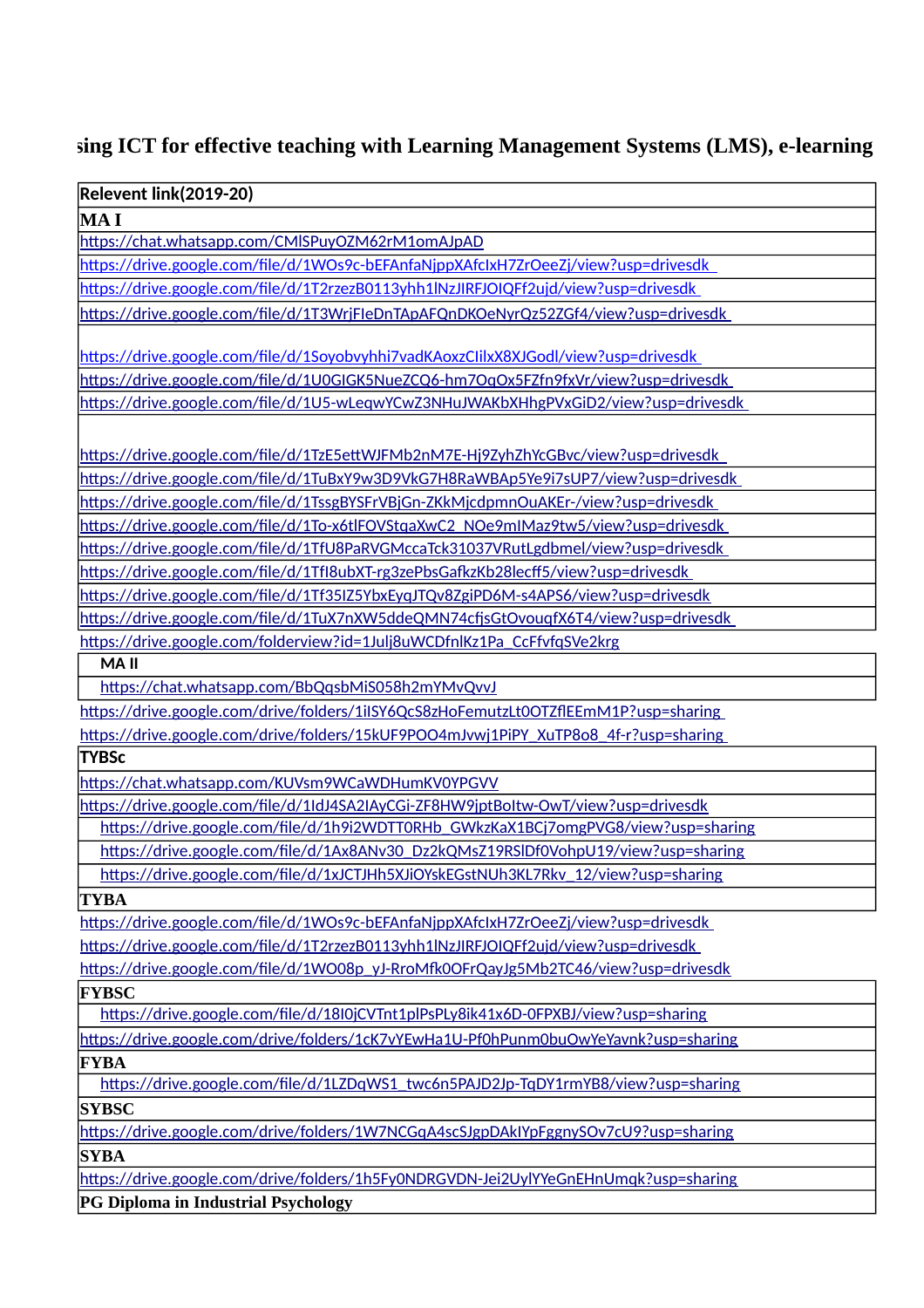| https://drive.google.com/file/d/1WO08p_yJ-RroMfk0OFrQayJg5Mb2TC46/view?usp=drivesdk                     |
|---------------------------------------------------------------------------------------------------------|
| <b>YOUTUBE</b>                                                                                          |
| https://youtube.com/channel/UC8kJFyOEmdWHFIs2bfJpoaA                                                    |
| https://www.youtube.com/channel/UC1lqvpMQkeg97iPHYltKaEQ                                                |
| https://www.youtube.com/channel/UCBKBvXlDaRK1qw qD3L-5Uw                                                |
| https://www.youtube.com/channel/UC4pKA2aJOQLpxIPimuJyEew                                                |
| https://www.planetebook.com/                                                                            |
| <b>FYBA</b>                                                                                             |
| https://classroom.google.com/c/MTk5MDg2MTI1ODA2?cjc=eizrfe7                                             |
| https://chat.whatsapp.com/B4xRbzdOpcMGNZyZWBMt1D [ Comp. Eng.-A]                                        |
| https://chat.whatsapp.com/GpaKop2bobEGMm1sY2yVPa [Comp. Eng.-B]                                         |
| https://chat.whatsapp.com/CvPmrJRAMya0v4fSOl2UCV [Opt. Eng.]                                            |
| https://classroom.google.com/c/MTk5MDc3ODU2MzE2?cjc=v7xhjp5 [S-1]                                       |
| SYBA                                                                                                    |
| https://classroom.google.com/c/MTk5MDc3ODU2MzE2?cjc=v7xhjp5 [S-1]                                       |
| https://classroom.google.com/c/MTk5MDc1NDA3OTk2?cjc=mxhsy6z [S-2]                                       |
| https://chat.whatsapp.com/BDqxSdkx7212UtbqOPpe2M [Com. Eng.]                                            |
| https://chat.whatsapp.com/I8BoEddwrU0H8nH9mBr7Dp [Eng.]                                                 |
| <b>TYBA</b>                                                                                             |
| https://classroom.google.com/c/MTk5MDY1MDAyOTgx?cjc=hlsmuwm [S-4]                                       |
| https://classroom.google.com/c/MTk5MDczNTE4ODY0?cjc=ae2diy3 [S-3]                                       |
| https://chat.whatsapp.com/G8LqCn3ZxlmIxRjiSSViGm [Com. Eng.]                                            |
| https://chat.whatsapp.com/C0cmiYmljnhKD2RLUB8ce3 [Eng.]                                                 |
| <b>SYBSC</b>                                                                                            |
| https://classroom.google.com/c/MTk5MDY1MzY0OTEx?cjc=4avannp[Opt. Eng.]                                  |
| https://chat.whatsapp.com/lyMMBicNbHYEKjgn8hvlv7                                                        |
| MA I                                                                                                    |
| https://chat.whatsapp.com/EOW7wURzt2F7YZMOqekvOw [MAI]                                                  |
| https://classroom.google.com/c/MjU2ODkwNTEzNzM0?cjc=qrcphay [Literary Criticism and Theory]             |
| https://classroom.google.com/c/MjU2OTA1NDExNTgy?cjc=fdayikr[English Literature from 1550-1798]          |
| MAII                                                                                                    |
| https://chat.whatsapp.com/BCzRnsI78ZKFJqD5CQihqS [MA II]                                                |
| https://classroom.google.com/c/MTU2MjczNjU0OTIx?cjc=6zmcrxm<br>Indian Writing in English]               |
| https://classroom.google.com/c/MTk5MDc3ODU2Mjcz?cjc=xb2j677<br>[American Literature]                    |
| https://classroom.google.com/c/MTk5MDc3ODgxNjA4?cjc=irt4wke                                             |
| [Applied Linguistics]                                                                                   |
| <b>Econtent FYBA</b>                                                                                    |
|                                                                                                         |
|                                                                                                         |
|                                                                                                         |
| https://docs.google.com/presentation/d/1FTfE-gxzClC87cpbAagkte6C6s6kz3cW/edit?usp=drivesdk&ouid=1135056 |
| <b>Econtent FYBCom</b>                                                                                  |
| https://drive.google.com/file/d/1F5_vj5EdREL8JUKfG1sCVtlyB-cqeJUJ/view?usp=drivesdk                     |
| https://drive.google.com/file/d/1kUMekl8b2Ge_aizmi1ZUcurucBFvXKXh/view?usp=sharing                      |
| .https://youtu.be/TBNAY7K-I6E                                                                           |
| https://youtu.be/ 2uE20mUBII                                                                            |
| .https://youtu.be/z4p                                                                                   |
|                                                                                                         |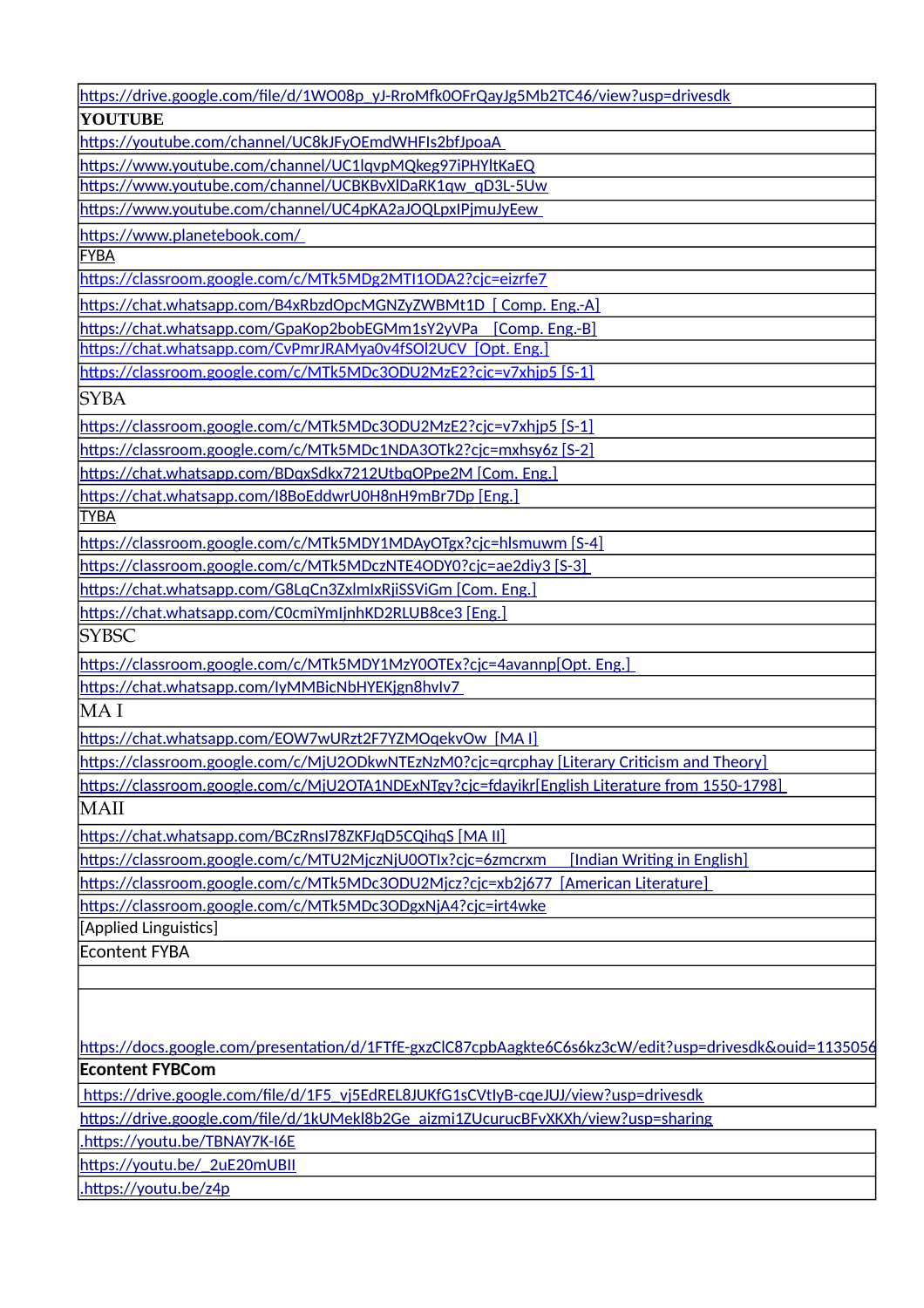| <b>FYBCOM</b>                                                                                           |
|---------------------------------------------------------------------------------------------------------|
|                                                                                                         |
|                                                                                                         |
| https://docs.google.com/presentation/d/1FTfE-gxzClC87cpbAagkte6C6s6kz3cW/edit?usp=drivesdk&ouid=1135056 |
| https://drive.google.com/file/d/1F5_vj5EdREL8JUKfG1sCVtlyB-cqeJUJ/view?usp=drivesdk                     |
| <u>AAAAA AAAAA AAAAA</u>                                                                                |
| https://chat.whatsapp.com/IRkYuBhvuaU6cv0oBOYBiF                                                        |
| <b>TYBA</b>                                                                                             |
| https://chat.whatsapp.com/Bacb0dPFIij7j2okXHer08                                                        |
| FYBCOM                                                                                                  |
| https://chat.whatsapp.com/HBrQl4VKkmQ9rHJBrCKmeQ                                                        |
| <b>IFYBCOM</b>                                                                                          |
|                                                                                                         |
| https://chat.whatsapp.com/JGHzJMg76VA7jqyxalWpP0<br>MA                                                  |
|                                                                                                         |
| https://chat.whatsapp.com/DwP7RXqO7s92OcwOQy5pPv                                                        |
| <b>SYBA</b>                                                                                             |
| https://chat.whatsapp.com/GDOFFwkHPVx2ZWscaVM2ne                                                        |
| <b>SYBA</b>                                                                                             |
| https://chat.whatsapp.com/FgtEpf7edahEgfaN0ZHbe2                                                        |
| MA                                                                                                      |
| https://chat.whatsapp.com/IUvQzYptXsK7UveMfU51KO                                                        |
| <b>TYBA</b>                                                                                             |
| https://chat.whatsapp.com/KxMy9SYLZ7W0eqle0OftEW                                                        |
| FYBA                                                                                                    |
| https://chat.whatsapp.com/DKCcJCjPfZjKqW0GM2ZxfV                                                        |
| <b>FYBA</b>                                                                                             |
| https://chat.whatsapp.com/JqYCQXHVt8UHQ0EaUj9hpg                                                        |
| <b>SYBA</b>                                                                                             |
| https://chat.whatsapp.com/BEIFADnyWh02hUyKtxqINg                                                        |
| <b>TYBA</b>                                                                                             |
| https://chat.whatsapp.com/IJVkZk56BJ6CdgGwAXK3Nm                                                        |
| E- contenent Link :- (Academic Year 2020-21)                                                            |
| https://drive.google.com/drive/folders/1Wm640JzmF-hHVFwLetdM8mLTnpqV4x Y?usp=sharing                    |
|                                                                                                         |
| SYBA G2                                                                                                 |
| https://drive.google.com/folderview?id=1mO7FPTe21zR9CS9k4tk1S6di-uJJwBc2                                |
| SYBA S1                                                                                                 |
| https://drive.google.com/folderview?id=1tmajSanSyQs4qTQU3TpQ1NiMHSo0PDIA                                |
| SYBA S2                                                                                                 |
| https://classroom.google.com/c/MTAxNDYwOTI5ODIw?cjc=yiyjddr                                             |
| SYBA CIVILIZATION                                                                                       |
| https://drive.google.com/drive/folders/1mO7FPTe21zR9CS9k4tk1S6di-uJJwBc2?usp=sharing                    |
| TYBA G3                                                                                                 |
| https://drive.google.com/folderview?id=1uSOMsCk9pr05nTt-rSvorcZvknd8ByTv                                |
| TYBA S3                                                                                                 |
| https://classroom.google.com/c/MTAxNDU1MDE2ODky?cjc=ghnis4z                                             |
| TYBA S4                                                                                                 |
| https://drive.google.com/folderview?id=1miqWVgv8HACOhu5u30r0j1XM-BYr-E8Z                                |
| <b>TYBA CIVILIZATION</b>                                                                                |
|                                                                                                         |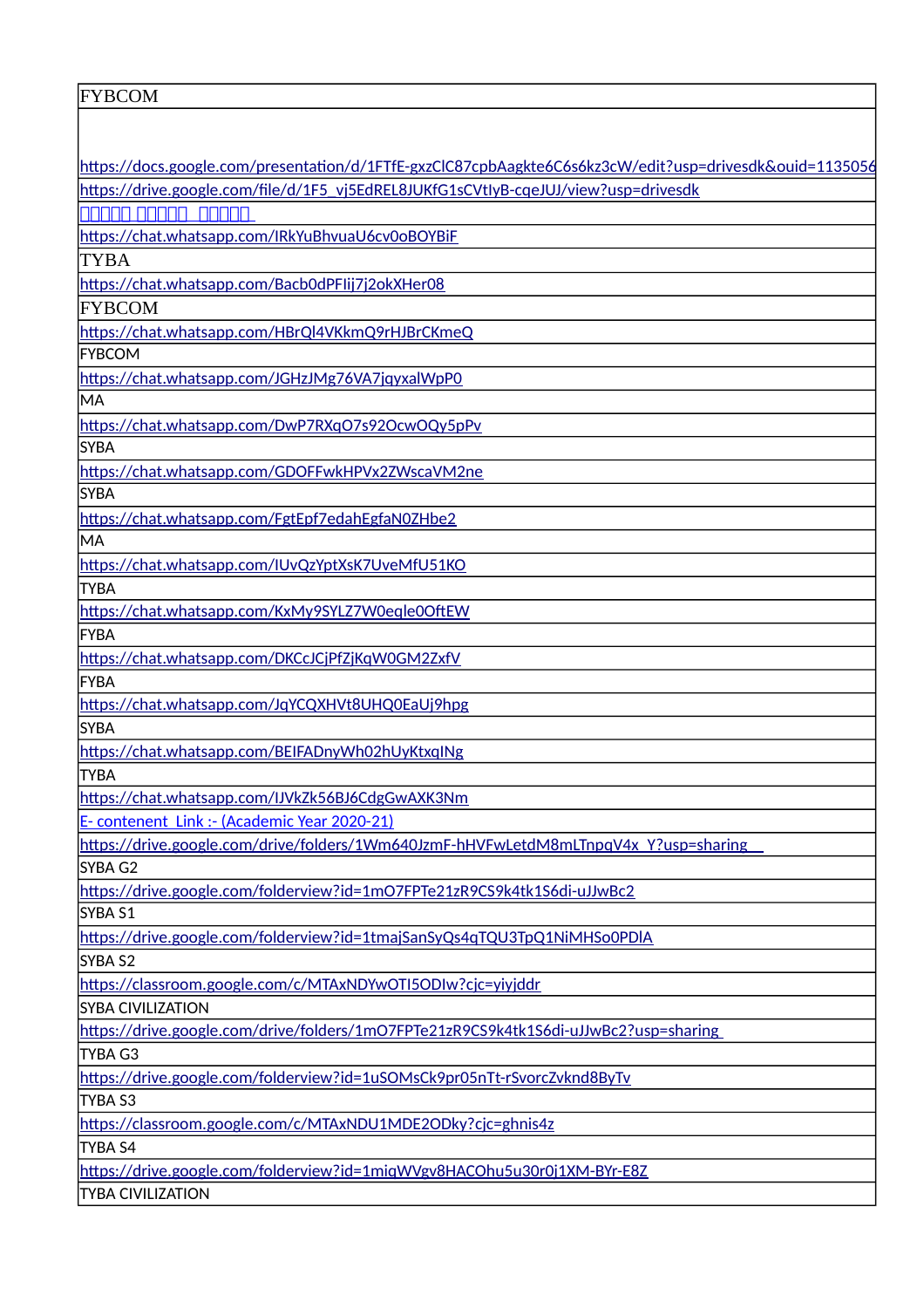| https://drive.google.com/drive/folders/1_kGUuYBO57FNzKn78gFrH17BGn0oOzJg?usp=sharing |
|--------------------------------------------------------------------------------------|
| MA <sub>I</sub>                                                                      |
| https://drive.google.com/drive/folders/19csBGetI8gMje5NM8C5KwmYmg6xLVjuC?usp=sharing |
| https://drive.google.com/drive/folders/1LzsJ7M1uVe IG1pbEPjFY79GW9p7afK0?usp=sharing |
| https://drive.google.com/drive/folders/1WNXwynZ4dg9nvxQRdvzUloPANMGZee9D?usp=sharing |
| https://drive.google.com/drive/folders/1qPTK_fLzLM_mLFHRQIf265QXGev8hL0U?usp=sharing |
| MA-II                                                                                |
| https://classroom.google.com/c/MTAxNDQ4NTU0OTAx?cjc=nslq2pw                          |
| https://drive.google.com/folderview?id=1ue5sVmBpR2AukP_Cu67wV_3ZBTGvd9v8             |
| https://drive.google.com/folderview?id=1vo5iMy4T_nlecfBrd_KVjQPcTdiSW9Bu             |
| 1] SYBA Spl.                                                                         |
| https://classroom.google.com/c/MTk3OTY3MDA3MTEw?cjc=c4436j6                          |
| <b>TYBA</b>                                                                          |
| https://classroom.google.com/c/MTk3OTU3MTE1MzA5?cjc=6iikqkq                          |
| MA-I                                                                                 |
| https://classroom.google.com/c/MTk3OTU3MTE1MzA5?cjc=6iikqkq                          |
| MA-II                                                                                |
| https://classroom.google.com/c/MTkwOTI1NDM4NDgz?cjc=eyp4xlx                          |
| SYBA Google class room                                                               |
| https://classroom.google.com/c/MTk3OTg0MTk1MzY1?cjc=nusakfh                          |
| <b>TYBA Google class room</b>                                                        |
| https://classroom.google.com/c/MTk4MDA1MTI2NzU4?cjc=uv3ncri                          |
| FYBCom Google class room                                                             |
| https://classroom.google.com/c/MTU1OTIzMDk3MzYw?cjc=mg4zen5                          |
| FYBA whatsapp group link                                                             |
| https://chat.whatsapp.com/KmqcPwrnjjbFx0gzj8i2bn                                     |
| SYBA whatsapp group link                                                             |
| https://chat.whatsapp.com/H0XX8VaZLON0G23aLJqbRG                                     |
| TYBA whatsapp group link                                                             |
| https://chat.whatsapp.com/CWGyQ32Mzsj6LVewhKOVnO                                     |
| FYBCom whatsapp group link                                                           |
| https://chat.whatsapp.com/BKaTifFKJclHnoVCn18r5c                                     |
| SYBCom whatsapp group link                                                           |
| https://chat.whatsapp.com/Dz8J4ibweca92hNpTsZK94                                     |
| <b>TYBCom whatsapp group link</b>                                                    |
| https://chat.whatsapp.com/KeeaZcy4ZHy5upAUZgYOXx                                     |
| M.A. (I) what sapp group link                                                        |
| https://chat.whatsapp.com/IltNCSJ94vnArQ95MJBgES                                     |
| M. A. (II) whatsapp group link                                                       |
| https://chat.whatsapp.com/HppYdtXnnSbGcKQiphcJOo                                     |
| <b>E-Content Links</b>                                                               |
| https://youtu.be/mzVQDDqh-B8                                                         |
| https://youtu.be/jdd489mJW4A                                                         |
| https://youtu.be/RTQVAJqW5IU                                                         |
| https://youtu.be/JG8QkjOeBrY                                                         |
| https://drive.google.com/file/d/1KazI2FkOoWSBUt0PMU-rz89fW5tgnXYX/view               |
| https://drive.google.com/file/d/1IWKxOuvstBD5zzP4yPBtzJGADrd1xTf5/view?usp=sharing   |
| https://drive.google.com/folderview?id=11MmHr-yQE16xFmc8VWAKsxwzUG5312XE             |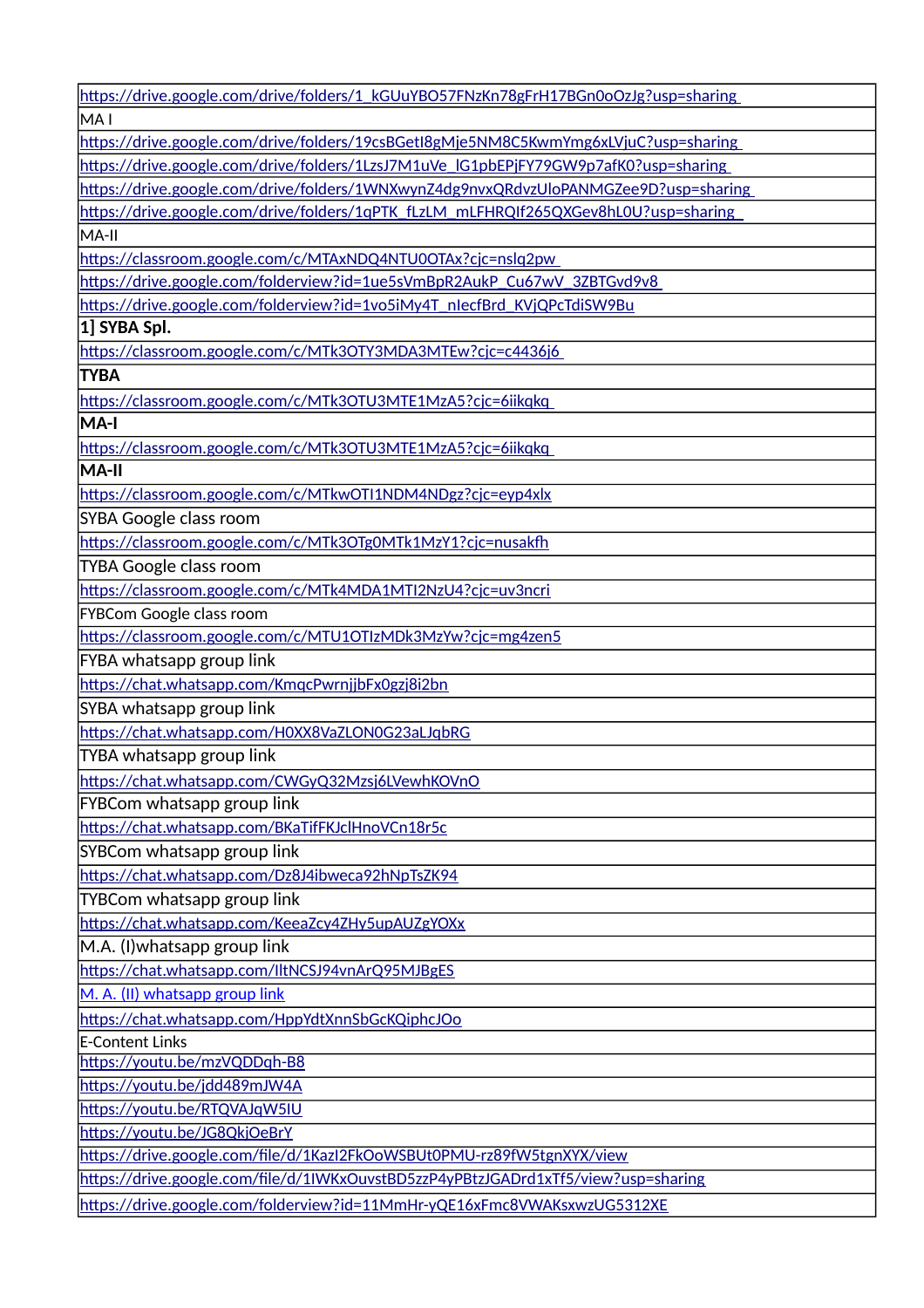| https://1drv.ms/p/s!AoujMG98UUhVc_niSj78XGFRXD4                                    |
|------------------------------------------------------------------------------------|
| https://1drv.ms/p/s!AoujMG98UUhVdU68DvckoBXHjHo                                    |
| https://1drv.ms/p/s!AoujMG98UUhVcSgW5RTlovwYqJE                                    |
| https://1drv.ms/p/s!AgXvFpuhS6sogQYlwswPD3Muro2B                                   |
| https://1drv.ms/p/s!AoujMG98UUhVcSgW5RTlovwYqJE                                    |
| https://1drv.ms/p/s!AgXvFpuhS6sogQLjZ8r6g8V4Va7P                                   |
| https://drive.google.com/file/d/10Qg4xu2n0PvgKFnDt4ZipErCjw7nVL-F/view?usp=sharing |
| https://chat.whatsapp.com/BKaTifFKJclHnoVCn18r5c                                   |
| F.Y.B.Com. -B                                                                      |
| https://chat.whatsapp.com/Kzpuj4jXVzCLBVVhS2syYr                                   |
| lF.Y.B.Com. −C                                                                     |
| https://chat.whatsapp.com/JP9kk4vSR3n5JMUvEJ4kFG                                   |
| lS.Y.B.Com. -A                                                                     |
|                                                                                    |
| https://chat.whatsapp.com/Cw5siYBOPwKHCCyPEpt4qO                                   |
| S.Y.B.Com. -B                                                                      |
| https://chat.whatsapp.com/Dz8J4ibweca92hNpTsZK94                                   |
| IT.Y.B.Com. -A                                                                     |
| https://chat.whatsapp.com/KeeaZcy4ZHy5upAUZgYOXx                                   |
| IT.Y.B.Com. -B                                                                     |
| https://chat.whatsapp.com/DZzpkH8doo7K3jw38tkZ4z                                   |
| M.Com. -I Year-                                                                    |
| https://chat.whatsapp.com/C8gAN7vT7JK4pSJhItoY09                                   |
| M.Com. -I I Year-                                                                  |
| https://chat.whatsapp.com/EsC4SlhE0UK5SDRRj4L5bq                                   |